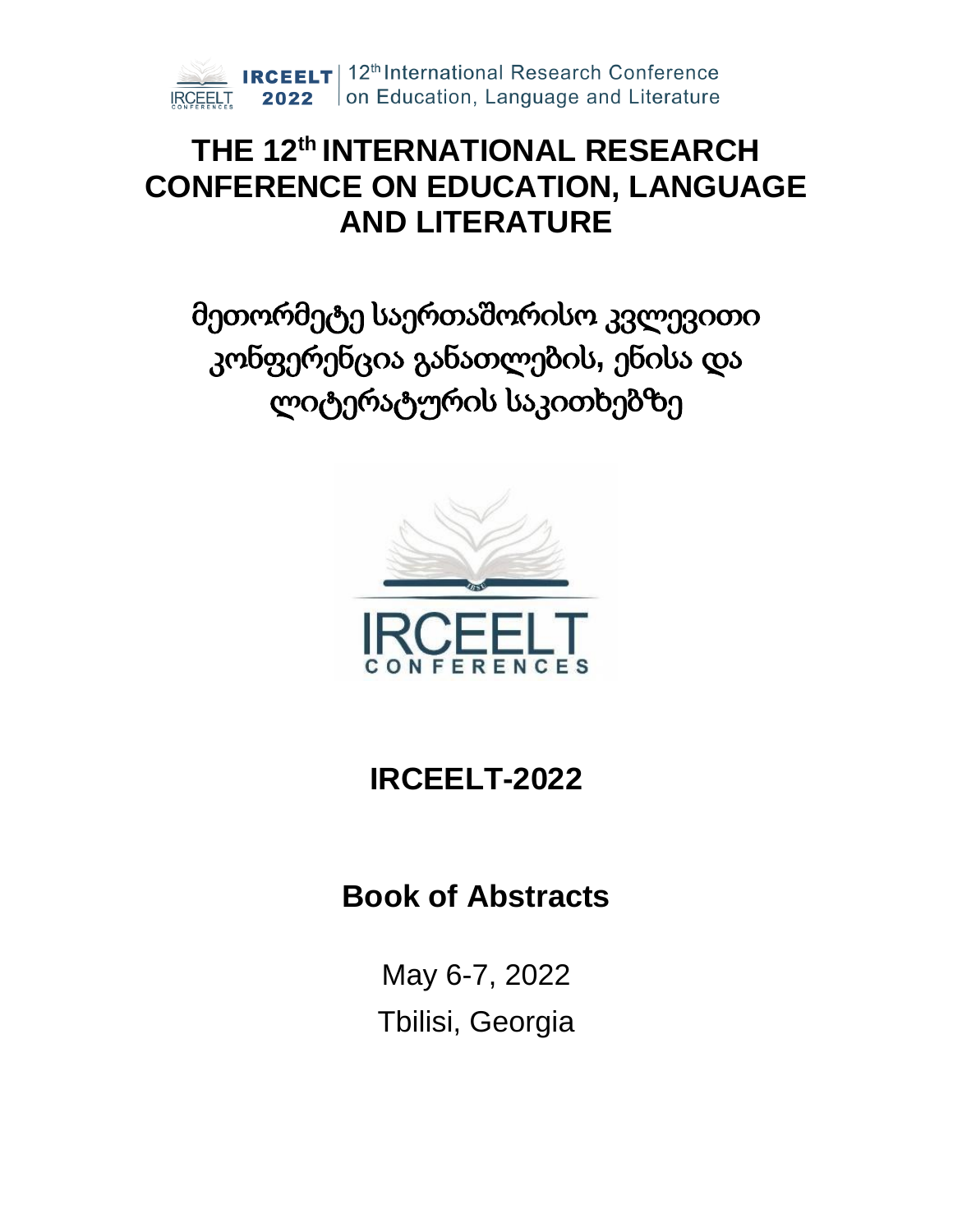

#### Dear Colleagues;

Welcome to the 12<sup>th</sup> International research Conference on Education, Language and Literature (IRCEELT 2022)

The aim of the conference is to bring together researchers, practitioners and policy makers to discuss issues, tackle challenges, develop professionally, share opinions, find solutions and explore opportunities in the areas of education. The conference will serve the purpose of promoting a tight link between theory and practice and explore different perspectives on the application of research findings into practice.

The working language for the conference is English. Possible topics might include, but are not limited to:

History of education Philosophy of education Methods of teaching languages Classroom management Education management Educational psychology Language education Intercultural Education Language teacher education Language curriculum development Language teaching methodology Educational Planning **Linguistics** Primary School Education Environmental Education Material Development in Language Teaching and education Educational Technology Innovation in language teaching and learning Motivation and Language Teaching Foreign Language Teaching Vocational Education College and Higher Education Curriculum and Instruction Distance Education Computer-Assisted Teaching Basic ethical values in education (Environment, cleaning, etc.) Arts Education Material Development in Language Teaching and education Nursery Education, Pre-school Education Human Resources in Education Innovations and effective practices in education and language teaching Language and culture English, American and other literatures in English Language testing and assessment Language program evaluation English for specific purposes Independent / Autonomous Learning Mathematics Education Measurement and Evaluation in Education Science Education Special Education Mobile Learning, Multi-cultural Education Life Long Learning Guidance and Counseling Other New Trends in Education Related Topics

> **Prof. Dr. Ekaterine Pipia Coordinator of IRCEELT Conferences**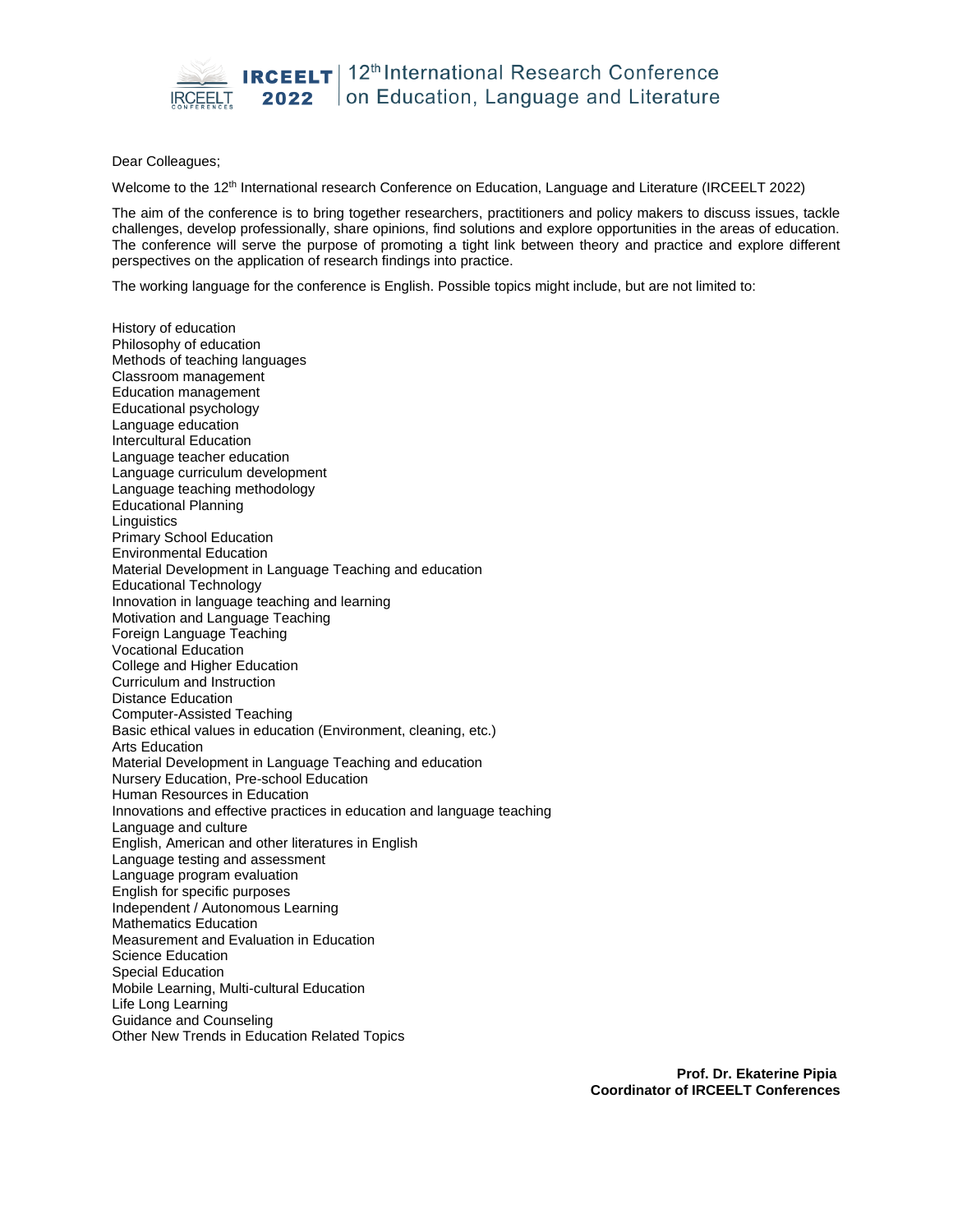

## **IRCEELT-2020**

| <b>Organizing Committee</b>                  |                                                                                    |
|----------------------------------------------|------------------------------------------------------------------------------------|
| Honorary - President                         | : Dr. Saffet Bayraktutan, Rector, International Black Sea University               |
| <b>General Coordinator</b><br>Sea University | : Prof. Dr. Natela Doghonadze, Founder of IRCEELT Conferences, International Black |
| <b>Coordinators</b>                          | : Prof. Dr. Ekaterine Pipia, International Black Sea University, Georgia           |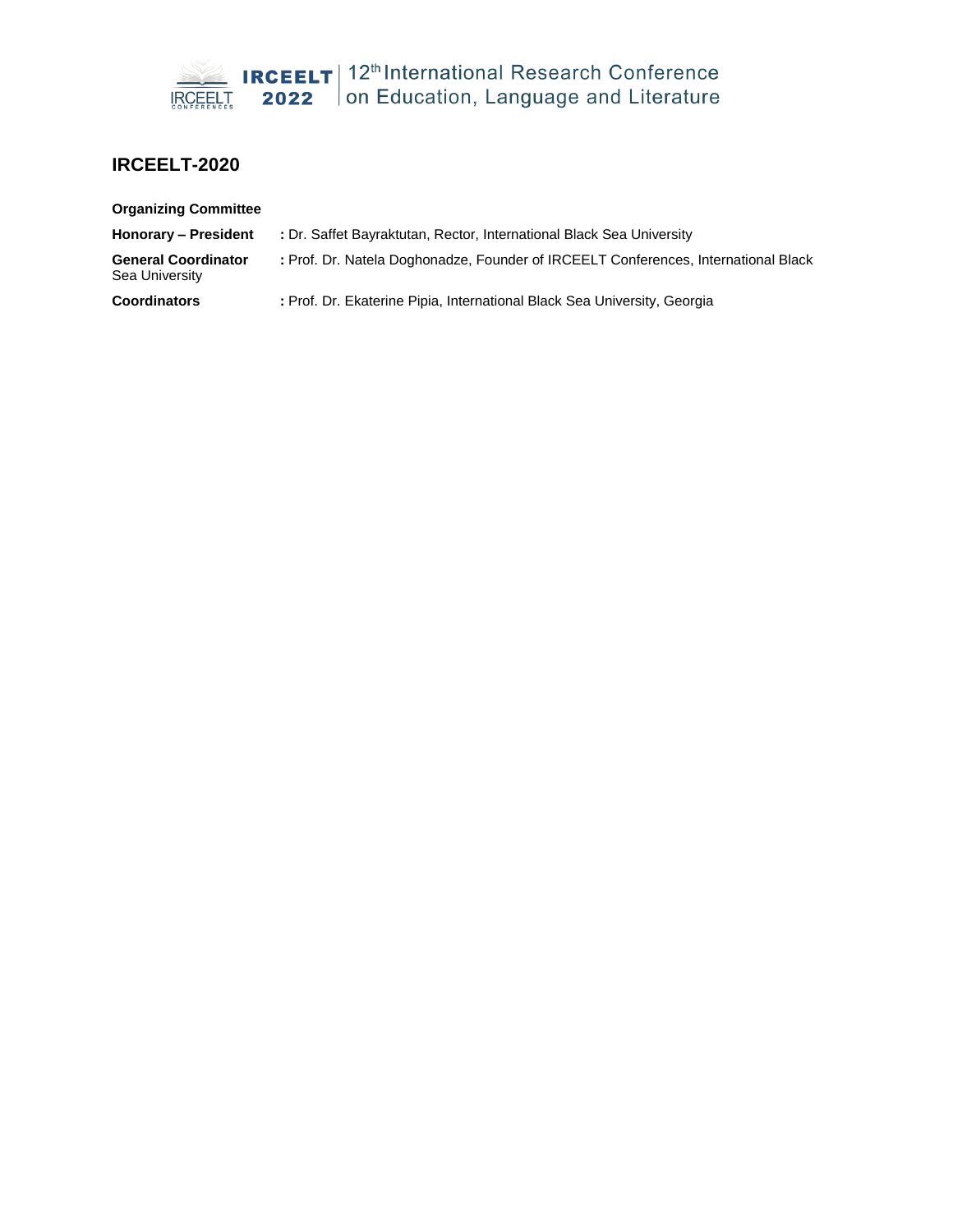

## **KEYNOTE SPEECHES**

#### **Beyond the Four Skills: Language Education as Peace Education**

#### **LOTTIE BAKER Regional English Language Officer, USA**

In the face of global catastrophes, unnecessary wars, and oppressive despots, it may be tempting to sideline language education to focus on the pressing political concerns of the day. However, the communicative nature of language means that language learning holds potential for promoting attributes that are necessary for peacemakers. In language classes, it is possible for learners hone their interpersonal skills while using the target language to discuss topics important for peace. This presentation will describe the ways language education in particular is designed to support peace education and then will offer practical recommendations to help language learners develop their peacemaking abilities. Open-source resources and programs from U.S. Embassy Regional English Language Offices will be highlighted.

#### **Going from "Group Work—Yuck." to "Group Work—Yay!": Helping Students Make the Most of Collaboration**

**MEGHAN MORAN Northern Arizona University, USA** 

Often, when "group work" is mentioned, a collective groan can be heard in the classroom. Students tend to dislike working with others, especially on graded projects, because they have had bad experiences in the past. Teachers usually group students for assignments without actually teaching the art of collaboration. In this presentation, I will make the case that teachers have a great deal of power in creating productive and successful group dynamics, and they can do so with several easy-to-implement pre-, during, and post- activities such as free-writes, a group contract, and self/peer evaluation forms. When group work is taught well, students recognize the power of collaboration. Even better, they produce a whole that is greater than the sum of its parts.

## **Trust the Science: Designing Brain-Compatible Learning Experiences**

#### **BILL RICH The Founder of Red House Learning, USA**

After a brief overview of what science has to say about optimal learning environments, this session explores two courses that apply these findings. What's the Story? is a year-long course committed to helping middle and high school students become informed, empathic, and strategic change agents. This blended, team taught course teaches students from around the United States how to work together to write, produce, and publish documentary films about topics that matter to them and their communities. Learning Lab is a year-long course committed to helping educators create a network of classrooms conducting participatory action research with their students. This blended, team taught course connects educators and their students from around Vermont, who support each other as they pursue their inquiry questions and publish their findings. Attendees will be given ongoing access to these curricula and related materials.

#### **The Impact of Empathy in the Classroom: Enriching Skills While Strengthening the Educational Environment**

**DR. RAWLINS WILLIAMS**

East Tennessee State University, USA

Today's teaching challenges are multifaceted, calling on a range of leadership skills, instructional design, and perhaps of greatest importance, empathy and compassion. At a time where many professionals and students share anxiety surrounding post pandemic educational environments, empathy plays an important role in creating welcoming classroom space, inclusive settings, and creating a safe space for open, honest communication. This session will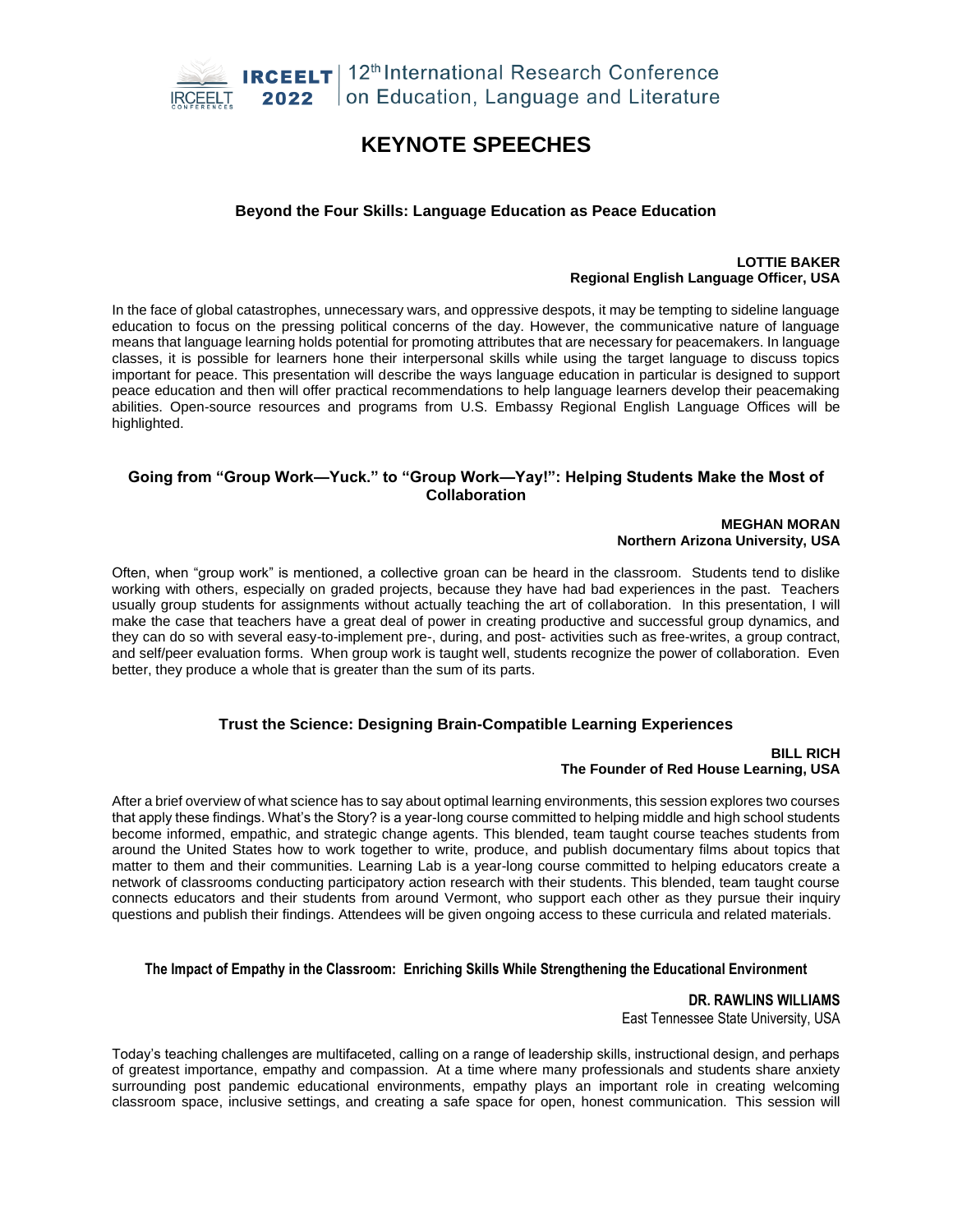

explore the impact of empathy in the classroom. It will provide strategies for reframing misconceptions, upholding compassion, advocating for students, and combatting compassion fatigue in education. Finally, a tool kit will be explored that may enrich the educator's skill set to lead with compassion, while also strengthening the educational environment.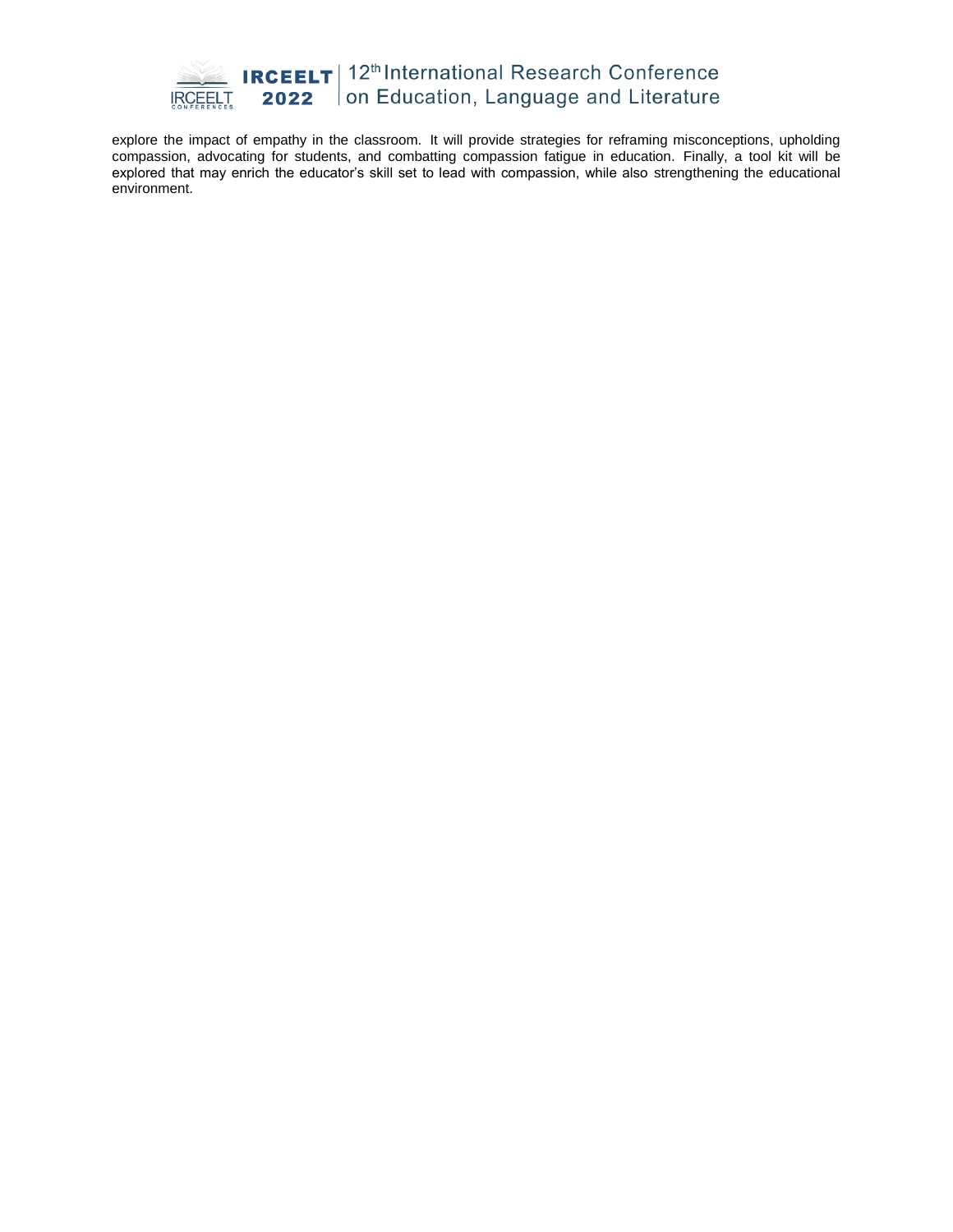

# **IRCEELT WORKSHOPS**

#### **Presenter: Kyla McMillan, a current Virtual English Language Fellow at International Black Sea University.**

#### **Workshop Title: Increasing Student Motivation and Engagement Through Synchronous and Asynchronous Activities**

We have all noticed that declining student motivation is an unfortunate side effect of virtual learning. This workshop will introduce attendees to synchronous and asynchronous activities designed to increase student motivation and engagement. The proposed activities have been tested in virtual classrooms and can be used at any point in a lesson: to warm up, reinforce content, or to reflect on or summarize content. These activities not only encourage student engagement with the content but also focus on teacher-to-student and student-to-student engagement, bonds that the virtual learning environment has challenged. In addition to receiving new activity ideas to use in the virtual and traditional classroom alike, attendees will have a chance to share their own ideas for motivation and engagement.

#### **Presenter: Kevin Hirschi, a former English Language Fellow at International Black Sea University and Ph.D. Candidate at Northern Arizona University**

#### **Workshop Title: "Well, I disagree!" Understanding and teaching the social dimensions of English intonation**

English intonation is complex. It can convey emotions (Lieberman, 1966), or in some cases reflects sentence structure (Cooper & Cooper, 1980). However, intonation in conversation is frequently used for neither of these purposes; it is instead used to help speakers share discourse context. Research in Discourse Intonation (Brazil, 1998) describes the use of "intonational cues to link the information [said by the speaker] to a world or context that the hearer can make sense of" (Pickering, 2018, p. 19). Prosodic segmentation, relative tone height (low-mid-high) and tone choice (rise, fall, level) are used to reveal the pragmatic intention of the speaker, designed with the listener(s) in mind.

This workshop presents the basic components of Discourse Intonation to empower teachers and researchers with a precursory understanding of the social nature of English prosody. It also reports on research that supports the importance of English learners using intonation in agreement/disagreement sequences (Hirschi, 2022), as well as directives / expressive (Taguchi et al., 2021). A sampling of teaching techniques for intermediate and advanced learners will also be demonstrated and provided. Finally, a discussion of the importance of discourse intonation in Lingua Franca contexts, such as Georgia, will be facilitated with the cooperation of workshop participants.

#### **Presenter: Steven Gomez, English Language Instructor at Al Faisal University in Riyadh, Saudi Arabia and former Integrated Teaching Specialist for PH International in Georgia.**

#### **Workshop Title: Classroom Management: Student Correction Techniques (Speaking)**

In this workshop, participants will learn about various strategies for how to correct students when speaking. First, we will define some of the psychological aspects of mistakes in language learning. Both teachers and students tend to view errors negatively when in fact they are a natural part of the language acquisition process. The way in which teachers respond to errors can affect students' anxiety, attitude, aptitude, and motivation when learning English. With this framework in mind, we will examine various scenarios of why, when, and how to correct students. Specifically, participants will be able to identify the differences between accuracy and fluency activates. Then, participants will be able to choose the best strategy for correcting students (self-correction, peer correction, delayed correction, and direct and indirect correction).

#### **Presenters: Anna Ciriani-Dean- a former English Language Fellow to Armenia and Ukraine**

#### **Shélynn Riel- a former English Language Fellow in Argentina**

**Workshop Title: Social Media in the Language Classroom**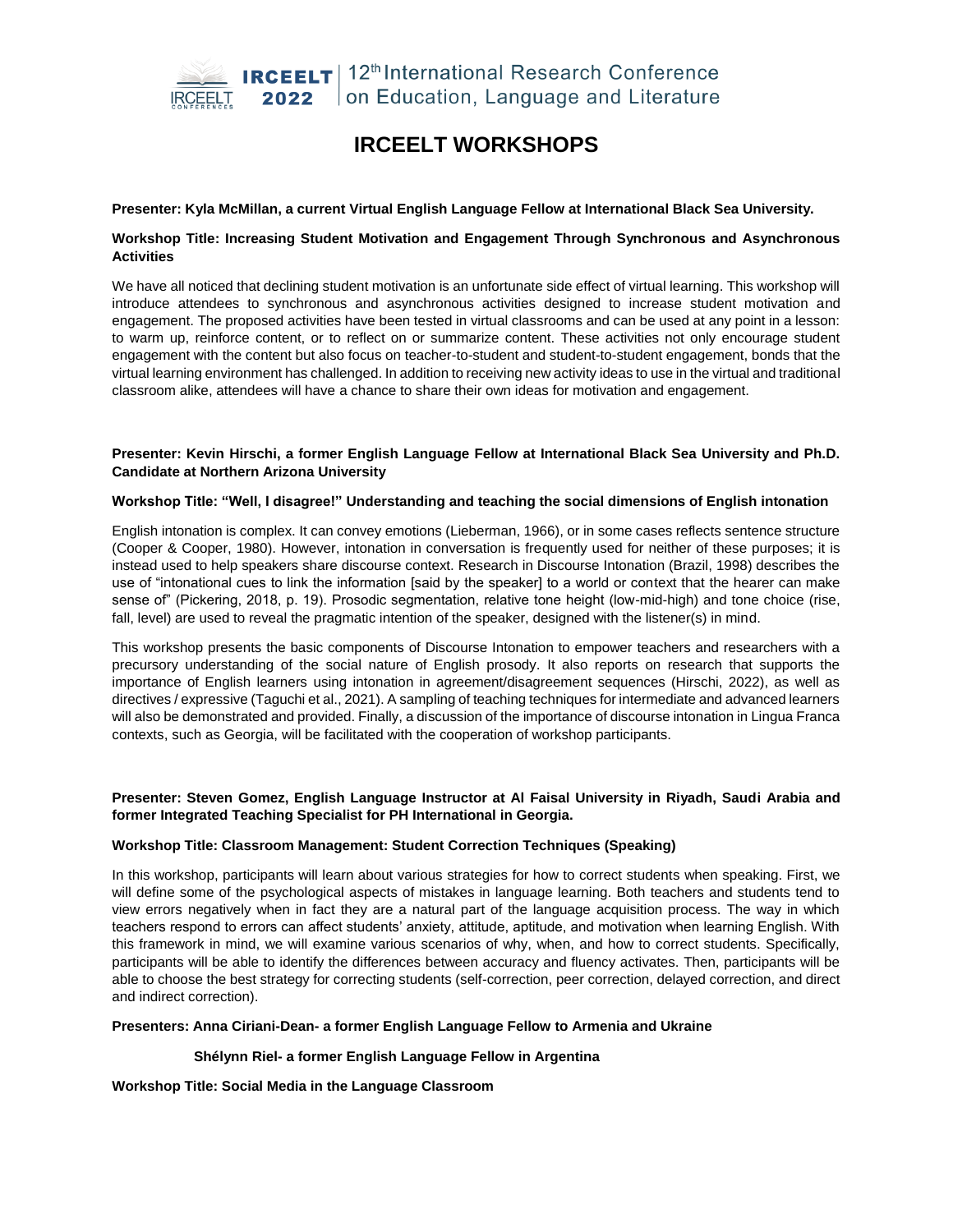

The continuous rise of social media on a global scale makes it impossible to ignore the potential of social media as a learning tool and as a means to empower students to become active citizens of the world. In this interactive workshop, we will discuss the primacy of digital literacy as a 21st-century skill, and present an objectives-based approach to engaging students in the language-learning process through social media. Participants will have a chance to experience select platforms, reflect on the unique affordances of each, and brainstorm ideas for integrating session ideas into their respective learning contexts.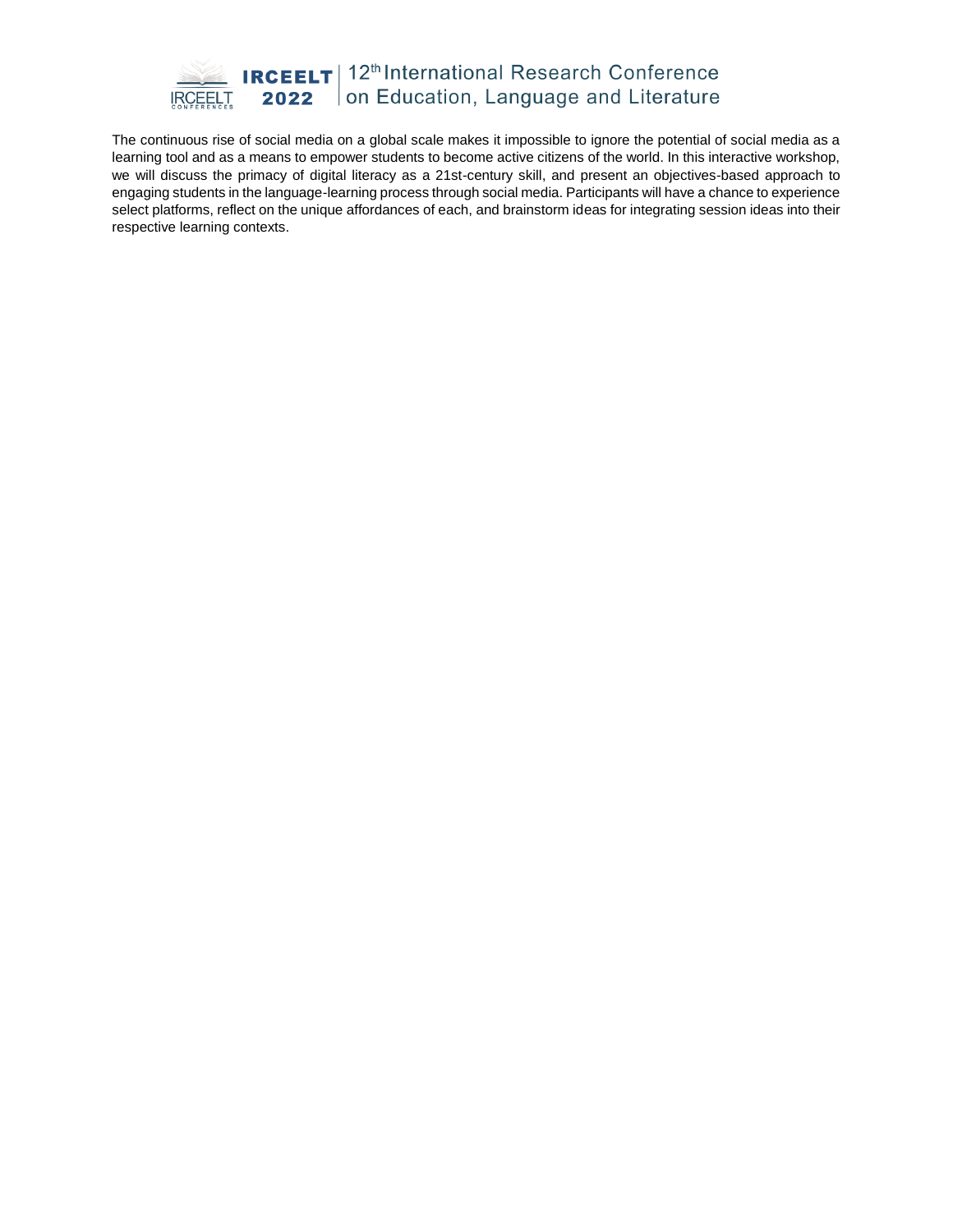

## **ABSTRACTS**

#### **Encouraging Reading in English through International Folk Tales: Notes from the Public Domain Folk Tales Project**

**C. J. Denman** Sultan Qaboos University, Oman

English's role as the dominant global lingua franca is associated with high-level demand for learning in and about the language around the world. This is certainly the case in the Sultanate of Oman where English acts as a lingua franca, dominant medium of instruction in universities and colleges, and common second language in numerous key areas including business, commerce, health care, tourism, hospitality and so on. Despite the high-level support English receives in Oman as a national resource enabling participation in the globalised world, and its status as a gatekeeper of educational and professional success, Omani students often struggle to develop the English language proficiency needed for their current roles and future careers. One of the most important factors associated with this situation identified in the literature is a limited reading culture that sees many learners across the Arab world devote only small amounts of time to reading in any language. It within this framework that a team of researchers, research assistants, and volunteers at a research centre in Oman's national university initiated a project with the goal of producing an English-language folk tales source for students that is developmentally and culturally appropriate, visually appealing, narratively engaging, and suitable for use in and outside the classroom. This presentation reports on the progress of the project from its inception in academic year 2015/2016 to its current stage following periods of disruption and reconfiguration. It discusses important considerations in the selection and editing of the public domain folk tales, including in terms of sources and copyright, text length, readability, vocabulary selection and grammatical complexity, glossary construction, geographical coverage, illustration, and intended audience. Samples of some of the included folk tales and their associated illustrations are also offered, while future directions in production, distribution, research and evaluation are also explored.

**Keywords:** folk tales, public domain, English language learners, ESL/EFL

## **Diminishing Plagiarism while Teaching Writing in the Era of COVID-19**

**Maia Chkotua** International Black Sea University, Georgia

Covid-19 has changed the world completely and field of education is not an exception. Online teaching being unbelievable for countries like Georgia has become the reality and survival during this hard time, though the cases of plagiarism have rocketed in the academic setting. The objective of the study is to review the situation in different higher education institutions in Georgia and compare the results. To obtain the data, the survey in Likert scale and multiplechoice format was administered with teachers and learners (#100) and the results were treated statistically. The gathered results revealed that the cases of plagiarism were quite frequent in higher education institutions during online teaching and learning. Based on the results, recommendations for diminishing the plagiarism while teaching writing were given.

**Keywords**: online teaching, teaching writing, plagiarism, covid-19

## **Reflectivity Issue in the Utilization of English as an International Language**

**Yonca Özkan, Erdoğan Bada** Cukurova University, Turkey

English is, by all means, has become an international language through which the international community corresponds in almost all fields: science, technology, commerce and education and business. Based on this reality, we aimed to explore the beliefs and knowledge of a group of master students in English language teaching; hence, raising their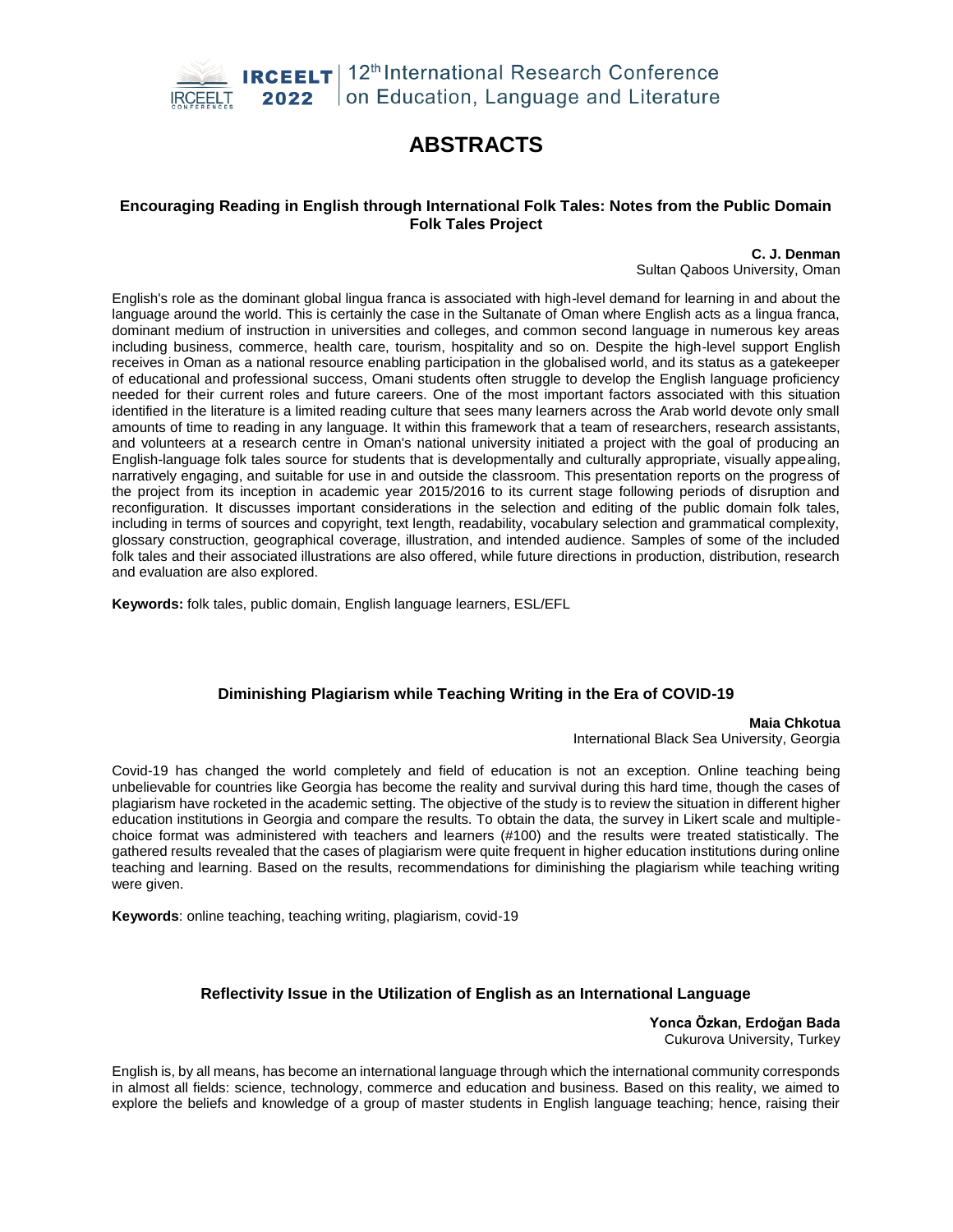

awareness in this respect. The participants of the study consist of Hakkari University ELT MA Program students who have been taking Globalization in ELT course in the spring semester of 2022. At the beginning of the term, the participants were instructed about the procedures followed throughout the course, one of which filling out a KWL chart requesting them to focus on issues such as English as an international language, lingua franca, ownership of language, native speakerism, multicultural and multilingual learning. Thus, the participants were expected to peruse scholarly articles and textbook chapters as well as watching related videos to course content and filling out the weekly charts accordingly. With these tasks, the researchers thus were able to observe the progress made regarding awareness of reflectivity at all levels: Our analyses of chart contents suggest that the majority of the participants moved from a rather a basic level to a highly reflective on concerning utilization of English at an international level. This study has significant implications for teachers of English, language learners, material designers and policy makers.

**Keywords:** English as an international language, reflection, in-service language teachers

#### **Significance of Extracurricular Activities in Improving English Speaking**

**Yonca Özkan, Erdoğan Bada** Cukurova University, Turkey

Please type or copy youSpeaking, being one of the two productive skills is probably the most desired skill language learners would aspire to improve. Most language learners complain of having relatively satisfactory command of skills other than speaking and yet find it extremely difficult to hone. Therefore, with this mind we embarked on this study by inquiring the participants' perceptions prior and post their participation in a speaking club in a newly established student club aiming to improve their speaking skills. The participants are all students of school of foreign languages, Cukurova University with A2 level of English. All club members took English classes for at least one hour in the activities designed and run in line with the content of the curriculum of the school. This case study inquired students' perceptions pre and post of each activity regarding built-up of self-confidence and general sense of improvement in this skill. Results of the study illustrate that while participants were rather hesitant, and lacked self-confidence and competence in oral skills at the beginning of the launch of speaking club, as time passed by they became more enthusiastic in joining activities and felt a significant progress in terms of confidence and competence in expressing themselves in English while conversing either with their peers or their instructors. The study provides significant implications for language schools, their administrators, students and instructors.

**Keywords**: English language learning, speaking skill, learner perceptions

## **Examining Postgraduate Studies on Feedback in Foreign Language Teaching:**

## **A Content Analysis Study**

**Hilal Kazu, Eda Şekerci** Fırat Univeristy, Turkey

The aim of this study is to examine the master's and doctoral theses published on feedback in the field of Foreign Language Education in accordance with the determined criteria. In the study, document analysis was used as the data collection method. Thematic content analysis, one of the qualitative research methods, was used. Within the scope of the research, 63 postgraduate studies in the foreign language field published between 2010-2022 in the National Thesis Center of the Council of Higher Education were examined. The articles were analyzed based on the year of publication, university, institute, department, method/model and design, sample type, sample size, data analysis technique, oral and written feedback, peer and teacher feedback, implicit and explicit feedback. According to the findings, it has been determined that the majority of theses were published in 202. It has been seen that postgraduate studies are mostly carried out in the Institute of Educational Sciences. Mixed research method was used in most of the theses. Students were mostly chosen as the sample. The sample size was mostly studied with 3-1409 participants. Questionnaires and compositions constitute the majority of data collection tools in the research. It was concluded that most of the studies were conducted in the field of written feedback. In the written feedback studies, it was observed that the explicit notification was preferred to the implicit notification by the students. It has been determined that there are more postgraduate studies on peer feedback than teacher feedback. The number of peer feedback studies can be increased.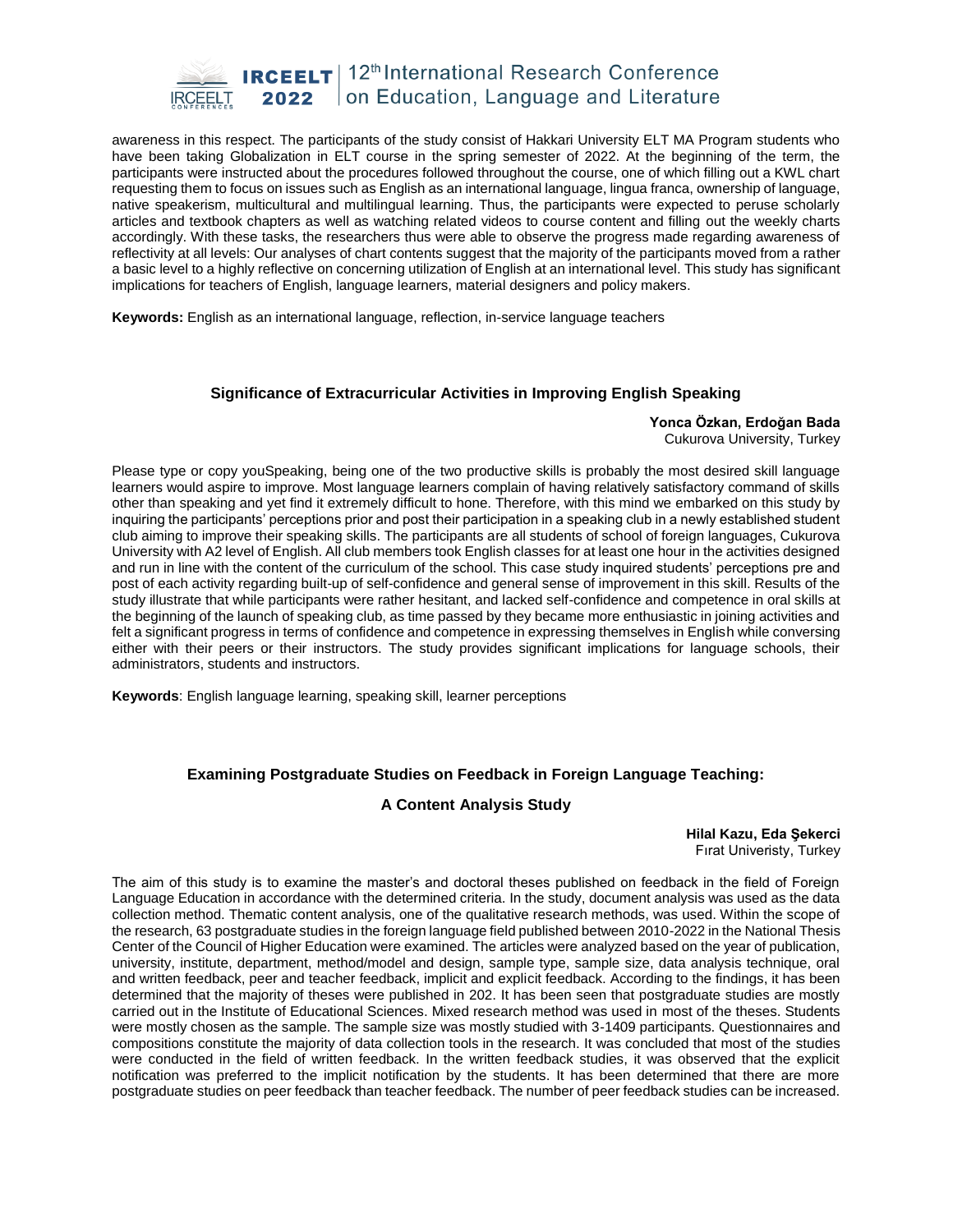

Oral feedback has not been adequately processed in postgraduate studies. More studies can be done on this subject at postgraduate level.

**Keywords:** foreign language teaching, feedback, feedback types, content analysis, postgraduate studies

#### **Implementation of SOLO Taxonomy in Complex Assignment**

**Maya Abdelani** Doctor of Education, Georgia **Maia Kutateladze** Assistant Professor in Teaching English Language, Georgia

Current reform of secondary education aims to advance understanding of learning process among the teachers and students. It focuses on close observation and assessment of students' learning process in different ways, but that process mainly is conducted on the bases of SOLO taxonomy. Established practice does not describe students' accomplishments and imperfections in a detailed and clear way and the way how to achieve success is not often discussed. In order to recondition the existed situation, new method of assessment based on SOLO taxonomy is introduced, that implies close observation of learning process, active discussion of studying techniques and appropriate advice to help students to find individual and acceptable way to become a successful learner. The process of implementation of new assessment techniques is not very easy as it requires deep understanding of learning and assessment processes, finding and mastering the art of giving advice. The article gives outcome of research interviews conducted among the teachers. They speak about the difficulties of using solo taxonomy in their practice. The article provides the analysis of the interviews and gives recommendations to make process more flexible, acceptable and less time consuming for teachers. Shared experience and ideas may be helpful for teachers who are trying to handle with current novelties and are willing to enrich their experience, skills and knowledge related to new techniques of giving assessment and using SOLO taxonomy. ease type or copy your abstract here.

**Keywords:** SOLO taxonomy, observation, assessment.

## **Groups as Psychological Construct in English Language Classroom**

**Nino Tvaltchrelidze** International Black Sea University, Georgia

We have witnessed the unprecedented development in English language teaching methodology during the last decades. However, English language classrooms still face difficulties in terms of learner confidence, speaking reluctance and questioning abilities. Together with pedagogy the vast disciplines of educational and social psychology inform educators about how people learn and what effect social interactions have on language learning. Understanding of psychological issues like group dynamics, motivation, feelings in the classroom will make teachers more empathetic and their classes more tailored to learner needs and emotions. This article will discuss the importance of groups, and personalities- groups develop in language learning classroom and how relatedness to particular types of groups may influence how learners go about learning. Please type or copy your abstract here.

**Keywords:** Educational psychology, groups, language learning

#### **Teaching Through Projects as a Motivating Factor for the School Community**

**Diana Nemsitsveridze** Akaki Tsereteli State University, Georgia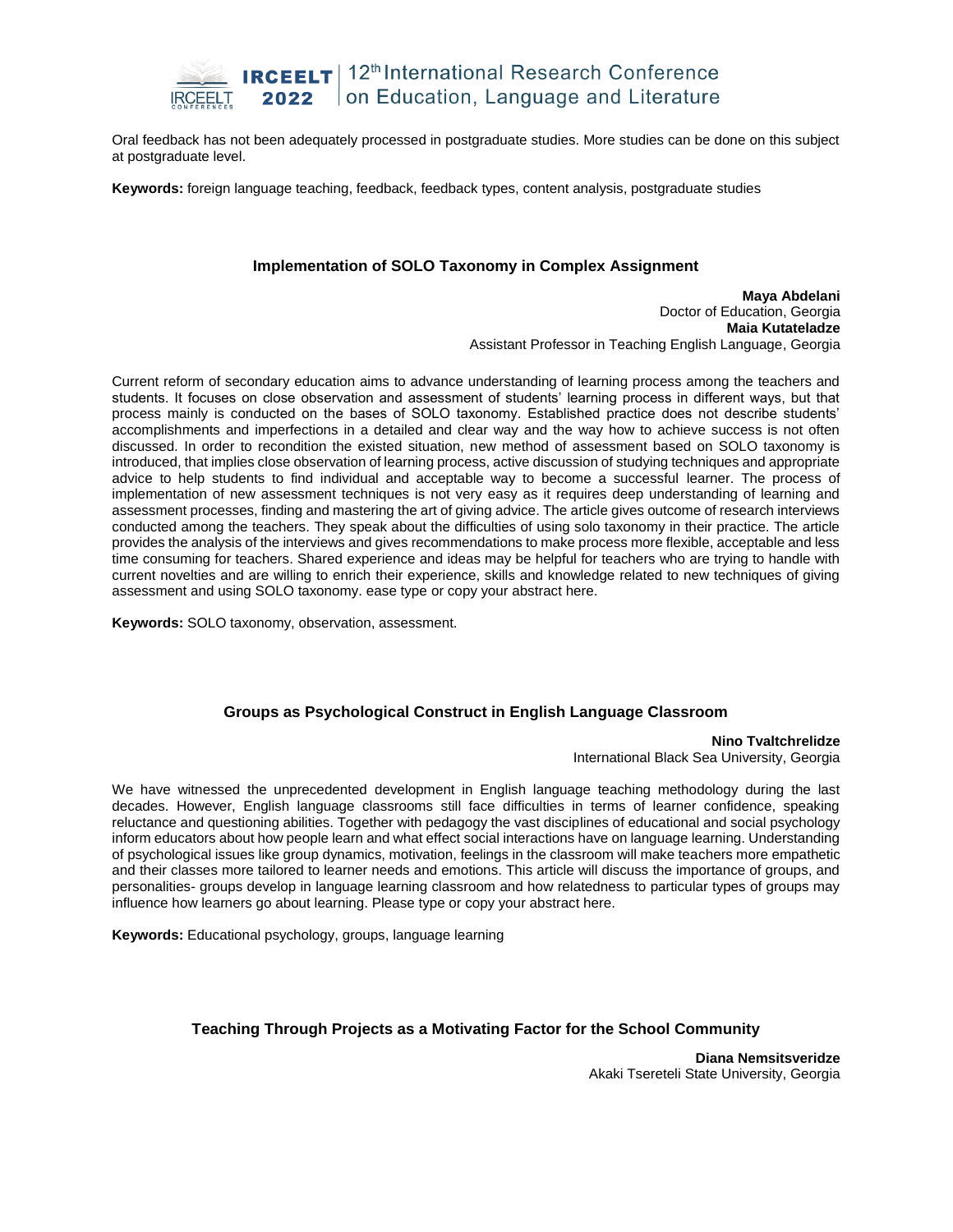

Project and project-based teaching as an activity and method became relevant in the field of education in the early twentieth century. Working on a project is a variety of work aimed at solving a specific problem or implementing an initiative that develops research, creativity, collaboration, communication, and all of what we call twenty-first century skills. Development of all of these skills is crucial in the modern world. Project-based learning enables active and purposeful learning and is a special form of learning that motivates students. Teaching through projects increases the potential and ability of teachers and students to gain competence, thus raising the level of self-esteem, which is one of the most important things in the process of raising and maintaining internal motivation. The abstract and the research describes the impact of international and national projects on the increasing and maintaining motivation levels, how new approaches, teaching web-tools have been planned and integrated into the classroom and what role these factors have played in motivating the school community.

**Keywords:** Research, Projects, PBL, 21st Century Skills, Motivation

#### **How Grammaring Drives**

**Elena Tsatsua** Ivane Jvakhishvili Tbilisi State University, Georgia

The educators can agree on the fact that the teaching process is not linear, especially, when we speak about Second Language Acquisition. All the stages of the effective lesson are processed so dynamically that it should finally obstruct the strict set rules of learning English grammar. According to the surveys, traditional grammar teaching mostly causes boredom and demotivation in learners which lessens the chances of effective language communication. However, we need to consider three main components to think about grammar through a form, meaning, and use (FMU) perspective proposed by Diane Larsen-Freeman, (2015). Such a communicative approach could be a scaffolding method for learners, first to understand and then integrate sets of structural patterns in communication. However, during my presentation I am going to consider grammaring (Diane Larsen-Freeman) as a process beyond a form, meaning, and use. It is worth mentioning that a dynamic approach could ensure communication through feelings, perceptions, and senses which I think are disguised in grammar structures. Above all, focusing on the emotional connection of the language pattern while teaching grammar, helps the teacher to challenge the learner's brain neurons and push the information into long-term memory which eventually ensures quality education. As an example, we can bring 3rd conditional and feeling of regret. Personalization of the grammar structure is derived from cause and effect theory which directly is linked to real-life scenarios and experiences of 21-st century skills. Individual paths of the students definitely show that there is something more than the rules and frames in learning a language and this is a humanization of grammar patterns which itself drives grammar teaching and the learning process becomes more productive.

**Keywords:** Grammaring, form, meaning, use, emotions, dynamics

## **Focusing on Emotional Intelligence/Soft Skills at EFL Lessons During Pandemics**

**Nino Chachanidze** Ilia State University, Georgia

The abstract is consecrated on the development of Emotional Intelligence/Soft skills during pandemics via online synchronous and asynchronous teaching. Because of COVID 19, the social life attitudes are changing and they are reflected in schools and universities. In the educational field supporting and developing Emotional Intelligence/Soft skills are influenced by synchronous and asynchronous online teaching. Consequently, they have gained their relevant communication etiquettes. If during remote synchronous teaching we trace very little difference in comparison with face-to-face one, in Asynchronous instruction it seems more problematic. The activities which will be demonstrated together with the lesson plan for the online EFL teaching will be helpful for teachers in order to cope with the challenges of EQ advancement at different levels of study.

**Keywords**: Emotional Intelligence, Soft Skills, EFL lessons, synchronous, asynchronous, pandemics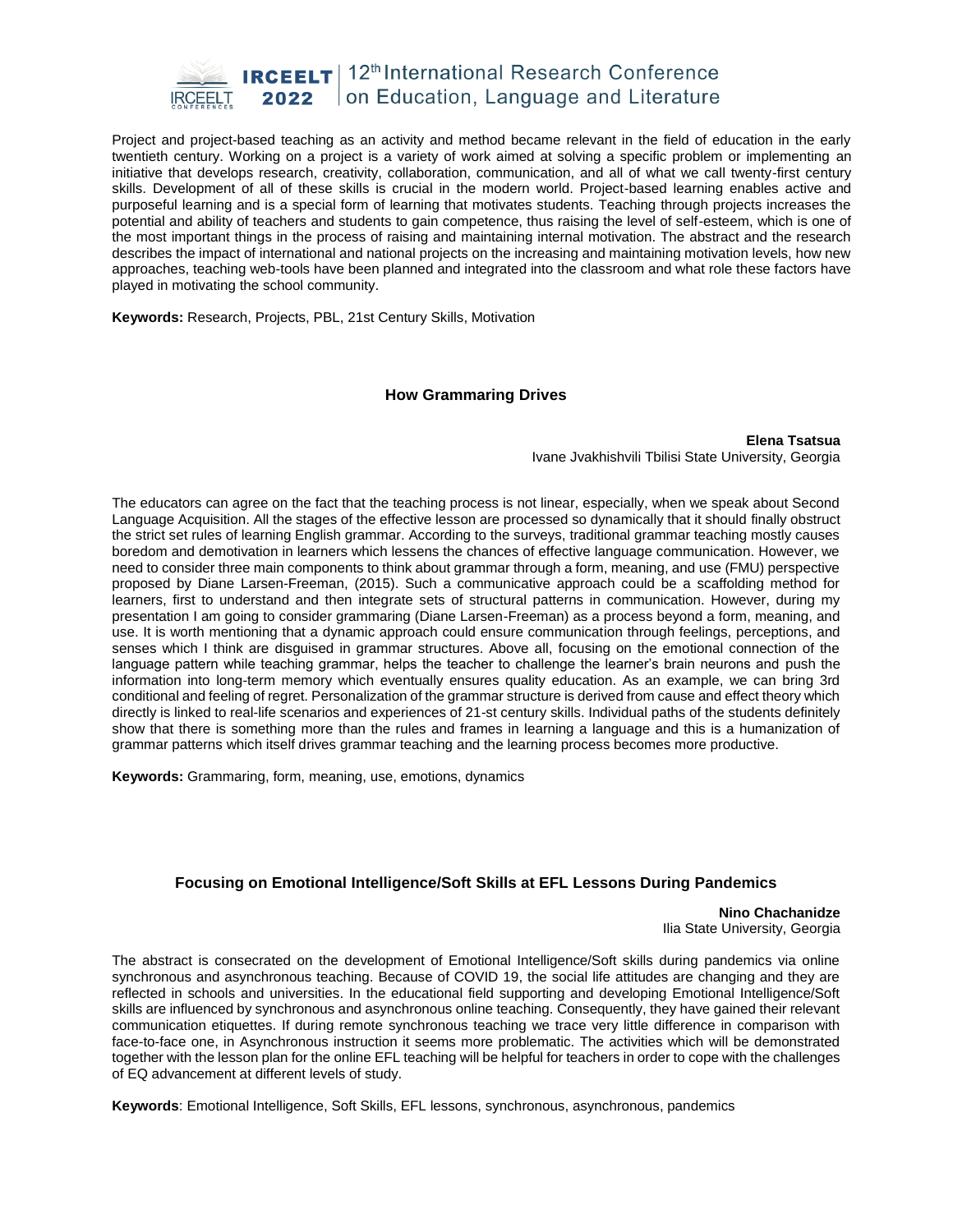

#### **Higher-level Reading Skills in English Language Teaching in Georgian Secondary Schools**

**Nino Nijaradze, Mariam Chikovani, Ketevan Dogonadze**

Akaki Tsereteli State University, Georgia

Reading was a key area of traditional approaches in English language teaching in Georgia for many decades. We could argue that it remains one of the more important skills at present considering its share in the assessment instruments at all levels. However, at the university level, when English language learners have to deal with academic texts, the limitations in their reading skill development become very evident. This concerns mostly higher-level reading skills. In order to understand the challenges that we face in this regard, it is crucial that that the nature of reading and the cognitive processes involved are understood fully. Thus, the paper aims to study how reading literacy is conceptualized in the National Curriculum of Georgia as well as several international assessment instruments. It also reviews the tools and tasks that are used to develop higher-level reading skills in lower and upper secondary level textbooks in Georgian schools. The paper identifies the gaps and inconsistencies existing between the school curricula as revealed in the coursebooks and the demands of the National Curriculum as well as modern approaches to teaching reading in a second/foreign language. It also suggests the ways of improving learners' higher-level reading skills including techniques and activities that can be incorporated in the English language curriculum at school as well as university level.

**Keywords:** Higher-order reading skill, ELT textbooks, reading literacy

#### **Georgian Secondary Students' Satisfaction with the English Language Teaching / Learning during Distance Education**

**Teona Khachidze** International Black Sea University, Georgia

This paper aims to assess Georgian students' satisfaction with the English language teaching / learning during distance education. Secondary students from both – public and private schools of Tbilisi, Georgia participated in the quantitative research. A 5-point Likert scale questionnaire was used to answer the following research questions: 1. Are students satisfied with the English language teaching / learning during distance education? 2. What made them most satisfied? 3. What made them least satisfied? The results showed that although the students' answers to some of the items are close to positive, the respondents think that virtual communication distracted them from the lessons and they are not satisfied with online learning. The article might be interesting for teachers delivering online lessons and researchers working on the topic.

**Keywords:** Students' Satisfaction, Secondary Students, English Language Teaching / Learning, Distance Education

## **Why do we need to strictly observe citation and referencing rules?**

**Natela Doghonadze** International Black Sea University, Georgia

Nowadays, much attention is paid to ethics of research, including plagiarism issues. There are several formats such as APA, Chicago, MLA, etc. which are applied in different publishing houses and journals concerning educational research. This is very irritating for young researchers, as, instead of working on bright innovative ideas, they need to concentrate on capitalizing, italicizing and other formal things like full name or initials, year of publication in parenthesis or not, etc. So, do we only need to observe citation and referencing style only to be published and/or defend the dissertation? The paper will try to explain certain conventions in citation and referencing rules as really necessary ones but also join the unhappy scholars whose articles and even dissertations are at risk due to several errors in their reference list.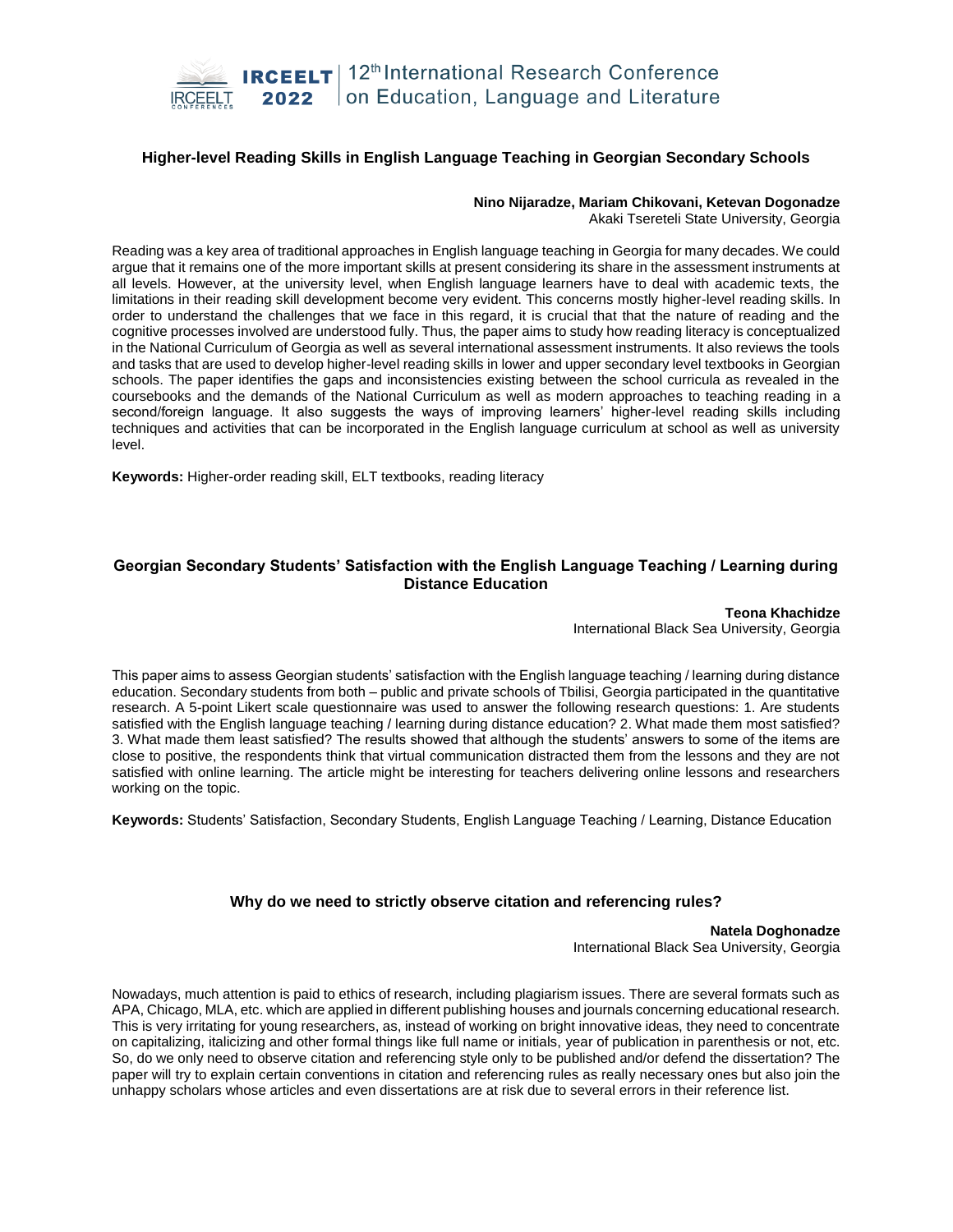

**Keywords:** citation, referencing, research ethics

## **Can Learning Scales Provide an Antidote to 'Curse of Knowledge'?**

#### **Ekaterine Pipia, Nikoloz Parjanadze**

International Black Sea University, Georgia

Please type or copy your abstract here.The paper introduces the concept of 'curse of knowledge' and analyzes how important it is for the educators to view the clear-cut picture of their learners' progress towards attaining the predesigned learning outcomes. Using learning scales as a formative assessment tool in the process of diagnosing learners' progress can help the educators respond to their learners' needs, requirements and demands productively. Learning scales serve to promote learner autonomy and responsibility while enabling learners manage their learning process independently. The presented paper outlines the practical strategies and techniques how to write and use learning scales in a democratic, student-centered context.

**Keywords:** 'curse of knowledge', learning scales, learning outcomes, assessment rubrics

#### **Learning Objectives: A Challenge or an Opportunity**

**Mariam Bandzeladze** International Black Sea University, Georgia

Learning objectives are essential for leading effective teaching and learning process. Learning objectives that are outlined carefully and considerately help to articulate what students should be able to do as a result of the specific lesson; therefore, learning objectives help to clarify, organize, and prioritize learning, consequently, fostering the attainment of more effective outcomes. It has been agreed that clearly defined, result-oriented learning objectives help teachers to keep students engaged in the learning process, whereas the learners develop all the skills relevant for the autonomous learners. Students are able to evaluate their own progress and take responsibility for their learning. The present article scrutinizes the benefits and challenges of defining learning objectives. Furthermore, it summarizes teachers' and students' perceptions regarding the necessity of the learning objectives.

**Keywords:** learning objectives, instruction, pedagogy, student-oriented learning

## **Impact of Online Educational Games/Platforms on Private Middle School Students' Engagement (A Case Study of Georgia)**

**Mariam Bolkvadze** International Black Sea University, Georgia

As the pandemic movements continue to sweep across the educational landscape all over the world, educators and practitioners are exploring and attempting platforms at the lessons. The active use of technology is essential for students' interest, the need for this was further expressed by distance learning. The main problem of Georgian online teaching process is full adopting of online resources, using tools and platforms for interactive teaching-learning process. The goal of the research was to identify importance of platforms for effective distance teaching and for students' engagement in a lesson. Different platforms are discussed in the research as well and it may be useful for teachers. Significantly, the study found that students are more interested and engaged in the lessons when teachers use different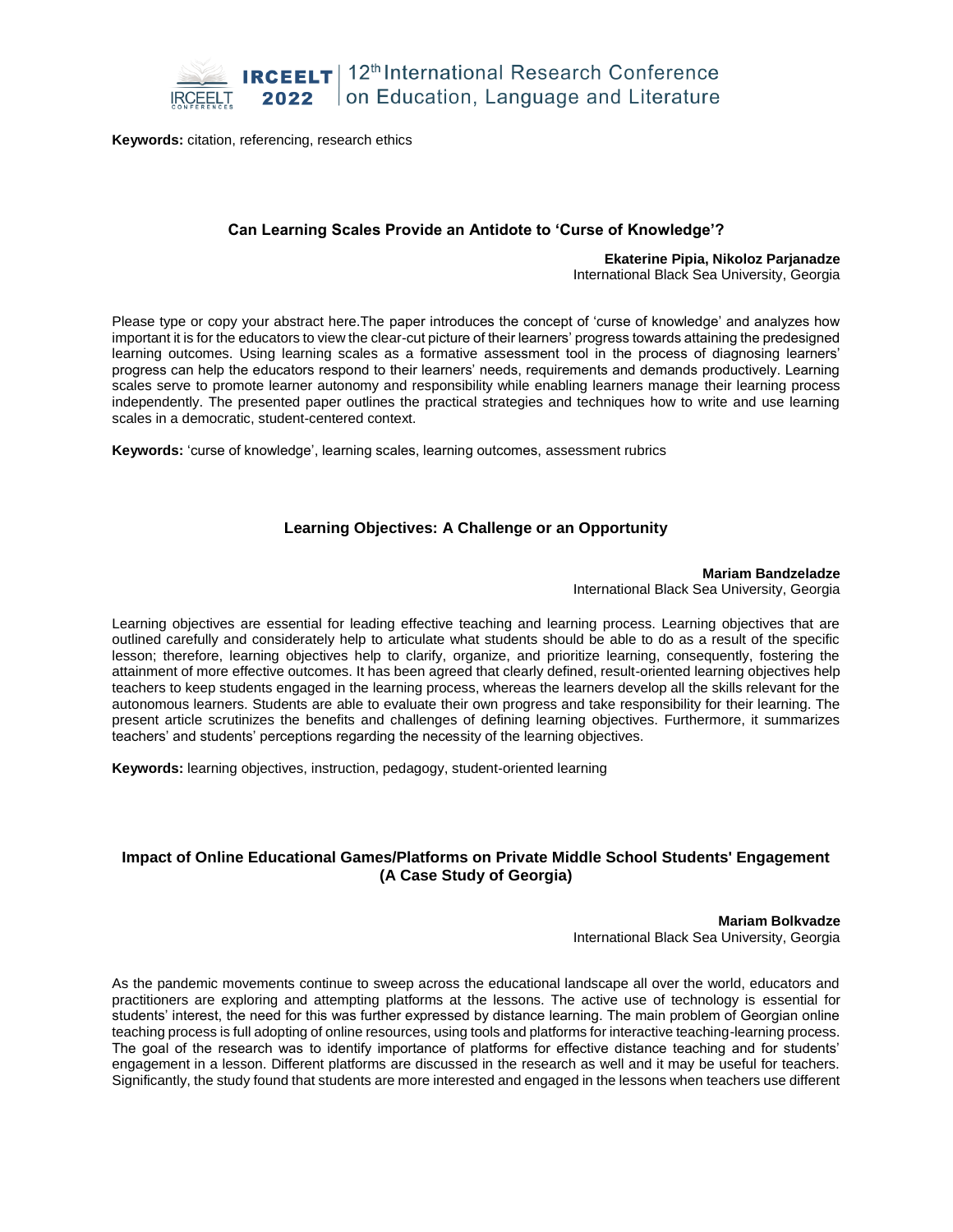

platforms, because the learning process is not boring. Findings of the study recommend using platforms for interactive teaching-learning process.

**Keywords**: Distance learning; Motivation; Platforms; Games

#### **The Influence of the Transformational Leadership on Students Class Participation (A Case Study of Georgia)**

**Eliza Kintsurashvili** MA Candidate, Georgia

The major points of this article are the influence of transformational leadership (TFL) on student effectiveness and motivation at school. Furthermore, this analysis identifies different aspects of transformational leadership theory which is more significant to practice for students' future development. The current research paper focuses on using transformational leadership to increase the rate of student class participation and detect the requirements of students based on their mental and physical abilities. This study emphasizes the significant problem related to inactive and unmotivated students during the learning process and shows that the right approaches can change a student's attitude towards learning and give him / her boundless opportunities in the future. The main objective of this paper is to identify and discuss "transformational leadership in schools", what is main for student's effectiveness, and allow readers to understand the concept of inspirational motivation and analyses how intellectual stimulation affected student's participation at school and also, the paper will enable people to see a vibrant difference between the effectiveness of transformational leadership in the teaching process and the consequences when it is not used by educators at school. This document provides detailed information on the importance and effectiveness of transformational leadership.

**Keywords:** Transformational leadership, Students' effectiveness, Inspirational motivation

#### **The role of administration in designing effective teacher's professional development models at school.**

**Mari Makharashvili** MA Candidate, Georgia

The purpose of the study is to explore the role of administration in designing effective teacher's professional development models at school. A rapidly changing educational environment has brought the necessity of setting new strategic ways to form democratic, student-centered, adaptive, initiative and self-directed teachers. It has become the norm for most educational institutions. Teachers are the major instrument for achieving educational goals. Accordingly, the main goal of school administration is to increase the competence of teachers, which has a clear and direct impact on students' academic achievement and future success. School administration -as a school main governing body has an opportunity to create a positive environment for teachers, promote their self-efficacy, encourage experimentation, support mutual understanding, shared values and implement content and assessment of professional development outcomes. Administration attention is necessary for education sector in order to contribute progress of all other sectors of the society. (Reimers, 2003)

**Keywords:** role of administration, effective models, teachers' development, educational goals, students' achievement, society progress

#### **Utilising Moodle for Online Assessment of STEM Problems**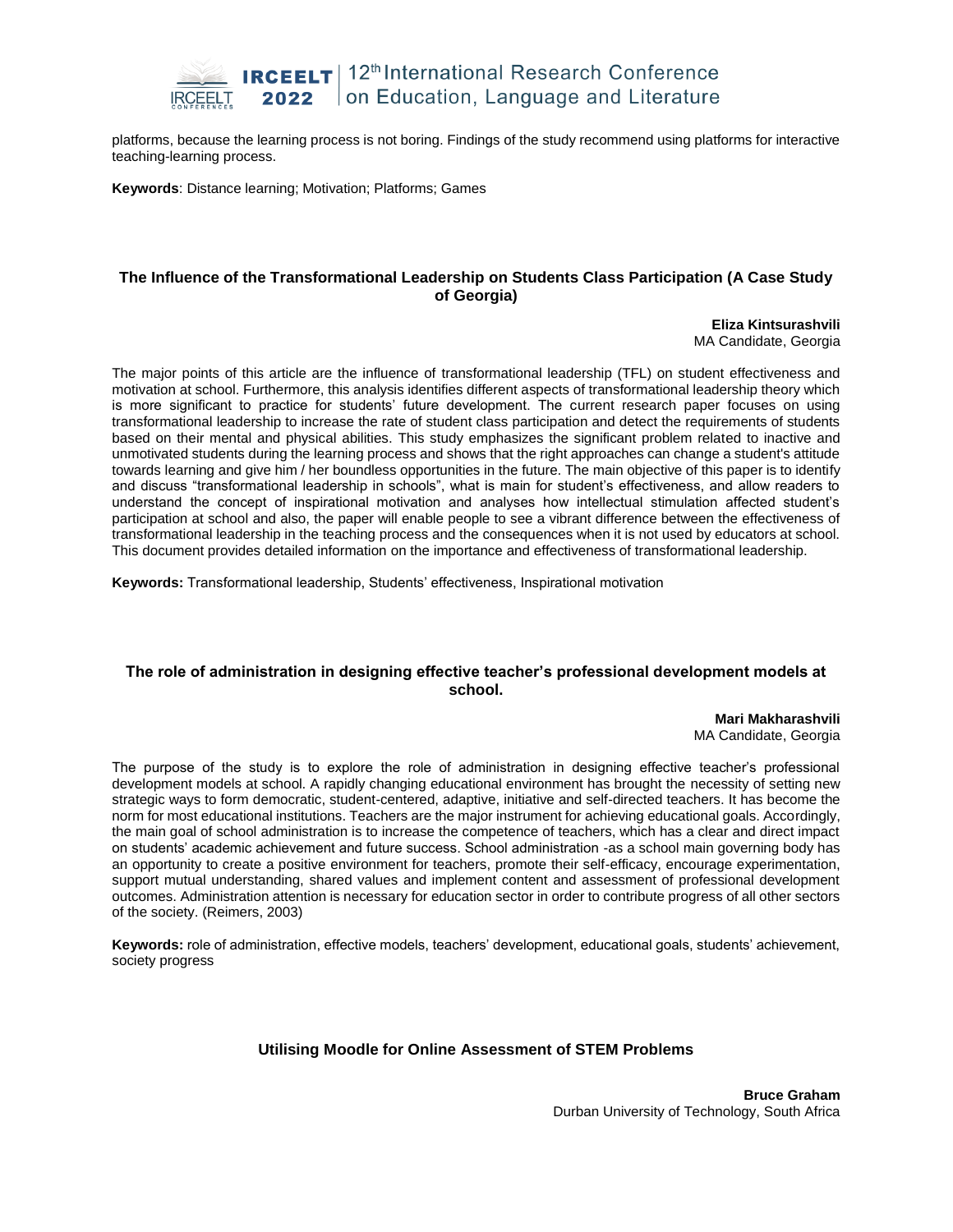

In the wake of the COVID-19 pandemic, Engineering departments at the Durban University of Technology had to quickly move teaching and assessment to online platforms. The primary challenge to offering assessments online, was adapting typical engineering problems, to a format capable for use on learning management systems, such that the academic integrity of the assessment was maintained. This paper describes the possibilities offered by the learning management system (LMS), Moodle, to offer assessments, for Science, Technology, Engineering and Maths (STEM) problems, such that the fundamentals are assessed, whilst maintaining academic integrity. Many of these problems are calculation based, so specific strategies for question selection, question structure, variable randomisation and marking, in an online environment, were utilised, and are described herein. The paper looks at assessments, used in the modules Environmental Engineering, Fluid Mechanics 3 and Thermodynamics 4, and compares performance of students in the on-campus and online offering of assessments to determine if the strategies employed were effective. The results show that it is possible to format engineering assessments for offering on a LMS such as Moodle, with reasonable confidence that they can both test students' knowledge of calculation-based, and other question types, whilst minimising opportunities for cheating.

**Keywords:** Moodle, assessments, online, engineering education

## **Can Global skills be acquired in the classroom?**

**Ekaterine Vatsadze**  Kutaisi University, Georgia

Can Global Skills be acquired in the classroom? The aim of the paper is to reveal the importance of teaching and learning global skills in the epoch of globalization and technological blooming in the classroom. Education has nuzzled the concept of reasoning and thinking skills in the auditorium/ classroom. Apart from ability to memorize information, students need a broader and more global set of skills. The term- Global skill refers to the infinitude of livening skills that students need to maneuver through the different aspects of their real life. Global skill is quite an all-embracing term as they beseech almost every part of a student's life, veritably – from their studies or future career to citizenship, relationships and self-management. Although Global Skills are not as easy to classify as other skills, such as writing, reading, listening, speaking skills, they can be grouped into four main sets: Thinking, Learning, Working and Social. To reach the aim, the article uses descriptive, qualitative methods. On the base of reviewing articles discussing the issue, we may conclude that Global skills for the time being involve four main skills: thinking, learning, working and social skills and they can be mastered in the classroom via different activities. Thinking Skills consists of analysing information, using imagination, thinking critically, making decisions and solving problems. It applies to mental processing and reasoning. Learning Skills apply to studying and ranges from numeracy and literacy to learner autonomy and adaptability. Working Skills which includes communication, collaboration, teamwork and organisation aims at employment. Social Skills are required to make a successful relationships and to be a successful citizen. It includes developing sense of responsibility independence and, it also challenges stereotypes and enhances cultural awareness.

**Keywords:** Global, social, learning, working, thinking, skill

## **The Ways of Integrating Transferable Skills in Your Classroom**

**Guranda Khabeishvili** International Black Sea University, Georgia

Please type or copy your abstract here. Despite many efforts to promote transferable skills development, it remains a challenge for Higher Education Institutions (HEIs). The primary objective of HEIs is to create a dynamic learning environment by incorporating a number of teaching and learning methods that can ensure the development of transferable skills in learners (Lacasse,2009). In spite of the fact that the definition of the concept carries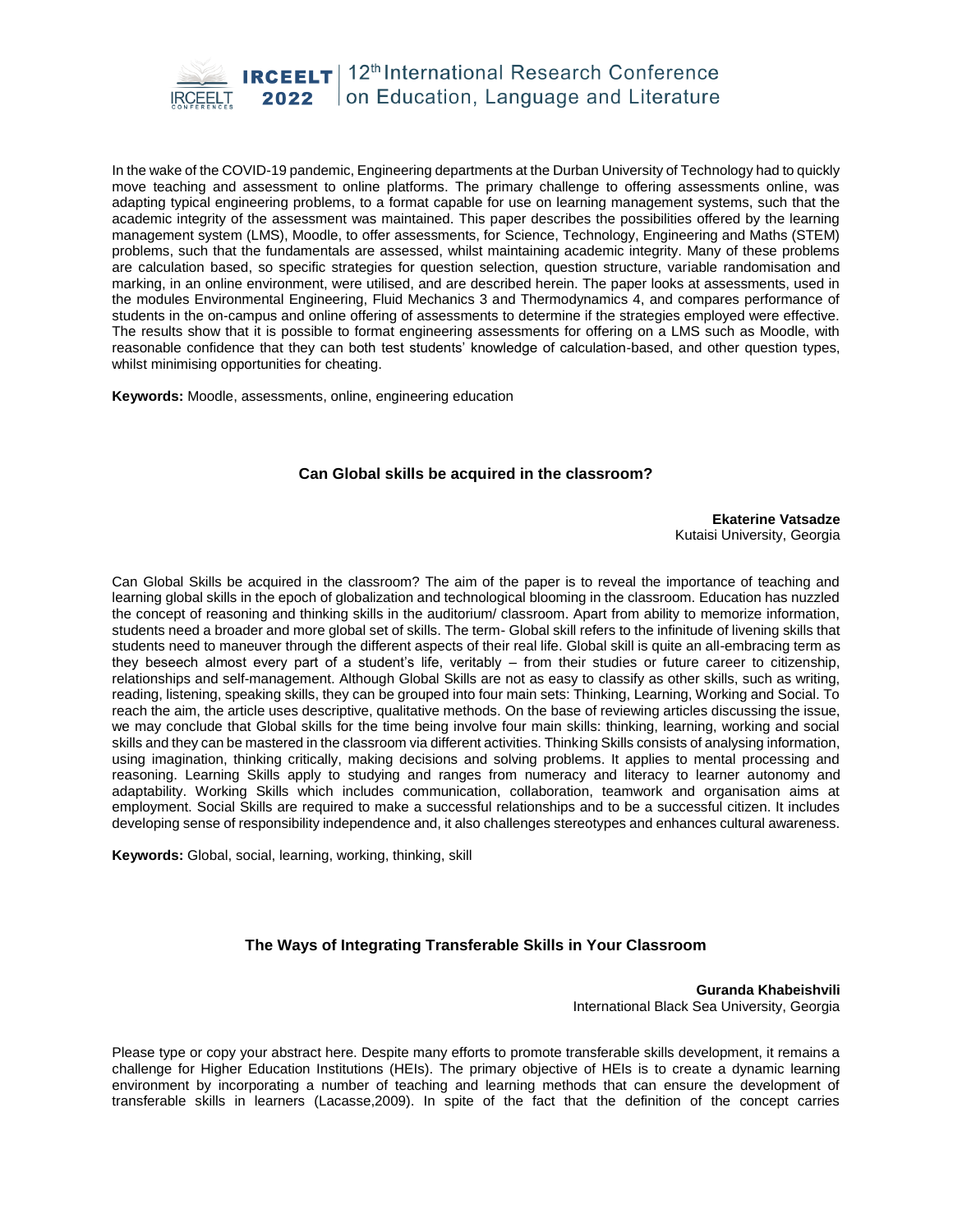

interchangeable nature, it is commonly agreed that these are the skills, which are relevant to a range of disciplines, and can be transferred to different settings (Commission, 2016; UNICEF, 2019; McGrath &Rogers, 2019). In light of this, it is significant to identify and implement the teaching strategies that facilitate the transferable skills development. This paper sheds light on various approaches that could be integrated to foster skills development in the classrooms. It discusses 'embedding', 'bolt on' and 'integrating' approaches (Chadha, 2006). The paper examines the ways to integrate various methods, such as cooperative learning, problem-based, active learning and experiential learning. Besides, it overviews a practical application of some activities and strategies that can activate the skills, and promote an active learning environment.

**Keywords:** transferable skills, higher education, learning process, active learning, Bloom's taxonomy, active learning, student-centered learning model

#### **The Technical Side of Distance Education and Its Management**

#### **Irakli Bochorishvili, Qeti kveselava, Nino Lomsadze, Nino Bochorishvili** Georgian Technical University, Georgia

This article covers some specific problems connected with the technical side of education and its management and it also deals with the discussion of significant issues that universities have to consider, such as how to assist students without reliable internet access or technology to participate in digital learning, their monitoring, and also the aspect of the didactic and course delivery in the process of distance education. Distance education during the COVID-19 pandemic has interrupted synchronous learning for many students and teachers and nowadays it is the main direction in modern education, as it allows students to study wherever and whenever it is convenient — there are no regular classes to attend, and all the information you need is delivered online, yet, we still are not aware of the lasting impacts of distance learning, whether it offers the same value as learning in a classroom or not.

**Keywords:** Distance education, digital learning, monitoring, technology, management;

## **How to Teach Empathy at University**

#### **Gulnara Janova, Maka Murvanidze** Samtskhe-Javakheti State University, Georgia

Globalization caused technological, socio-economic, political and cultural changes. Accordingly, it caused changes in education. Global world requires new citizens with new skills. Soft skills are crucial in the life of any person in the 21st century. Without them it is very difficult to be promoted first at university and then at work. Soft skills help students be ready for the challenges they may come across in their life. Empathy is one of the soft skills. Be empathic means to have a great opportunity to be self-confident, promoted and respected. The article deals with the importance of empathy as one of the main soft skills, which is the ability to see the world through the eyes of another person. The aim of the article is to show the role of empathy as a skill, which helps students in learning and academic achievements and at work after graduation from the university. The article shows the whole procedure of teaching empathy skill as an extra curriculum activity, its assignments, students' reflections, teachers' feedback and final formative assessment. Working on empathy skills requires several weeks. But it raises students' awareness of importance of empathy in the 21st century.

**Keywords:** empathy, soft skills, feedback, assignments, activities, reflection.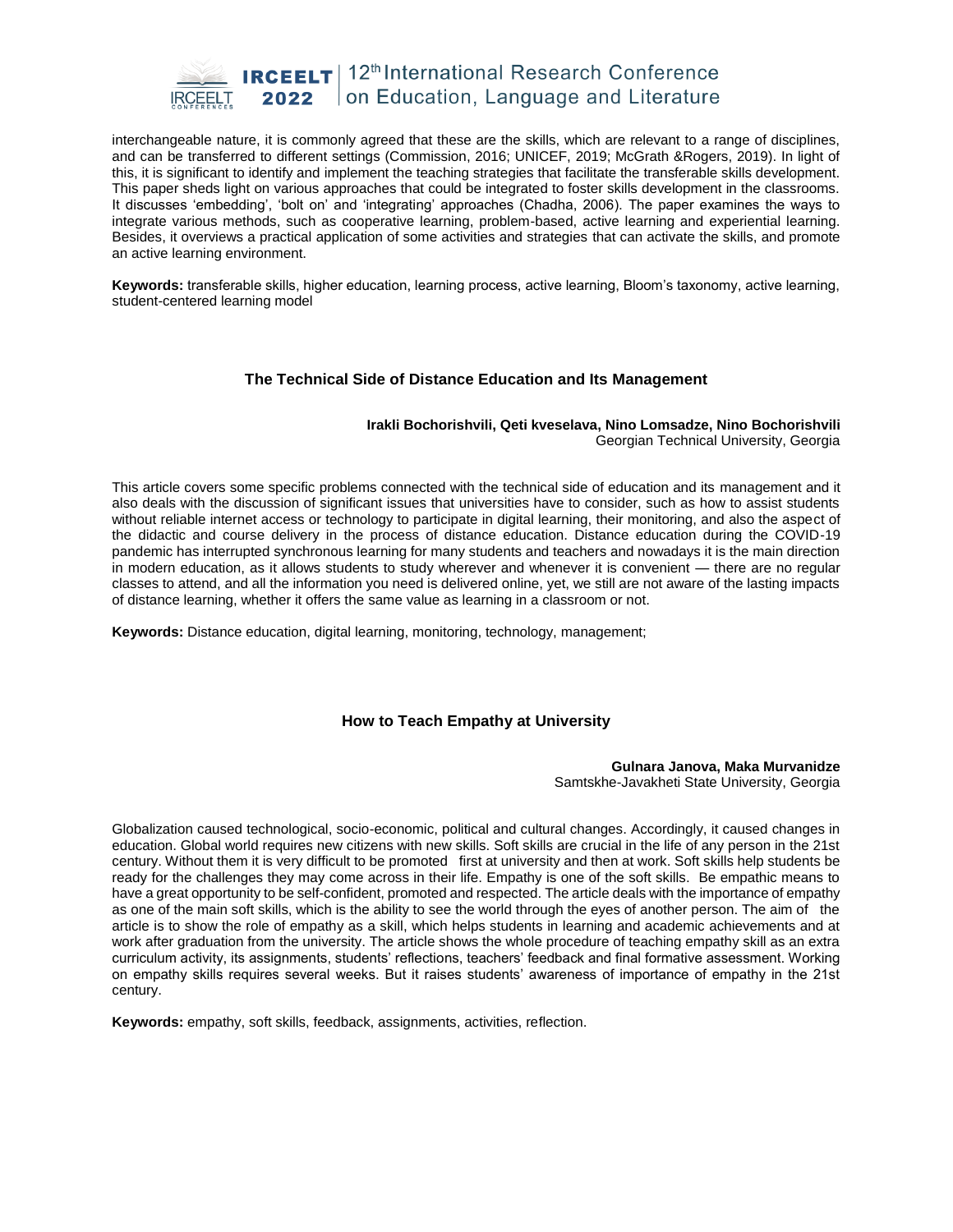

## **Public Speaking in Georgian HEIs: Teachers' Perspectives on Efl/Public Speaking Integrated Course Implementation**

#### **Ana Gadakhabadze**

International Black Sea University, Georgia

In view of the inherent interconnectedness of language and communication, teaching a language is nothing but refining communication skills. Modern world places paramount importance on communicative language teaching, therefore we must highlight its main aspect-authentic communication, which is exemplified by public speaking. The aim of the article is to showcase teachers' readiness and desire to implement an integrated English public speaking course at tertiary level in Georgia. For that purpose, we conducted a survey among teachers representing some private and some state universities in Georgia and through a Likert-scale questionnaire gathered information about their attitudes regarding the offered course. It was disappointing to find out that public speaking is not emphasized as heavily in their curricula despite integrating minor aspects of it in some subjects. However, the survey results seemed to be quite promising, indicating that instructors' attitudes, which are one of the primary determinants of effective course implementation, are positive and encouraging. In particular, they believe this course will enable students to overcome language-related communication challenges, prepare them for real-life situations, and most importantly overcome stage fright so they can become confident public speakers.

**Keywords:** public speaking, higher education, stage fright, teacher, EFL

#### **Gas! Gas! a Poststructuralist Perspective on Wilfred Owen's "Dulce Et Decorum Est**

**Edward R. Raupp** Gori State Teaching University, Georgia

Not every war yields an abundance of eloquent writing. Even fewer produce the kind of evocative poetry that comes down to us from the First World War, "The Great War," that war that promised to be "The War to End All Wars." That is not to say that those works are new or unique, as war poetry can be traced back in literary history thousands of years, to Enheduanna's Lament to the Spirit of War, Li Po's Nefarious War, to Homer's Iliad, and, briefly, to the Psalms of David. This study asserts the existence of a bifurcation in the reading of war poetry, a duality of intent on the parts of the authors, at least as perceived by the readers. Some poetic narratives intend a celebration, even a glorification of war, while others recoil from the horrors of war and create their own anti-war poetry genre. We find that this division, perhaps more a spectrum than a distinct bipolarization, lends itself to a poststructuralist perspective, one in which the number of meanings in a text is infinite.

**Keywords:** Dulce et Decorum est, gas, Horace, war poetry, Wilfred Owen

## **Gender-based violence expressed in abusive TikTok videos directed against female Bedouin students**

**Ella Ben-Atar** Sapir Academic College, Israel **Shirley Druker-Shitrit** Bar Ilan University, Israel **Smadar Ben-Asher** Achva Academic College, Israel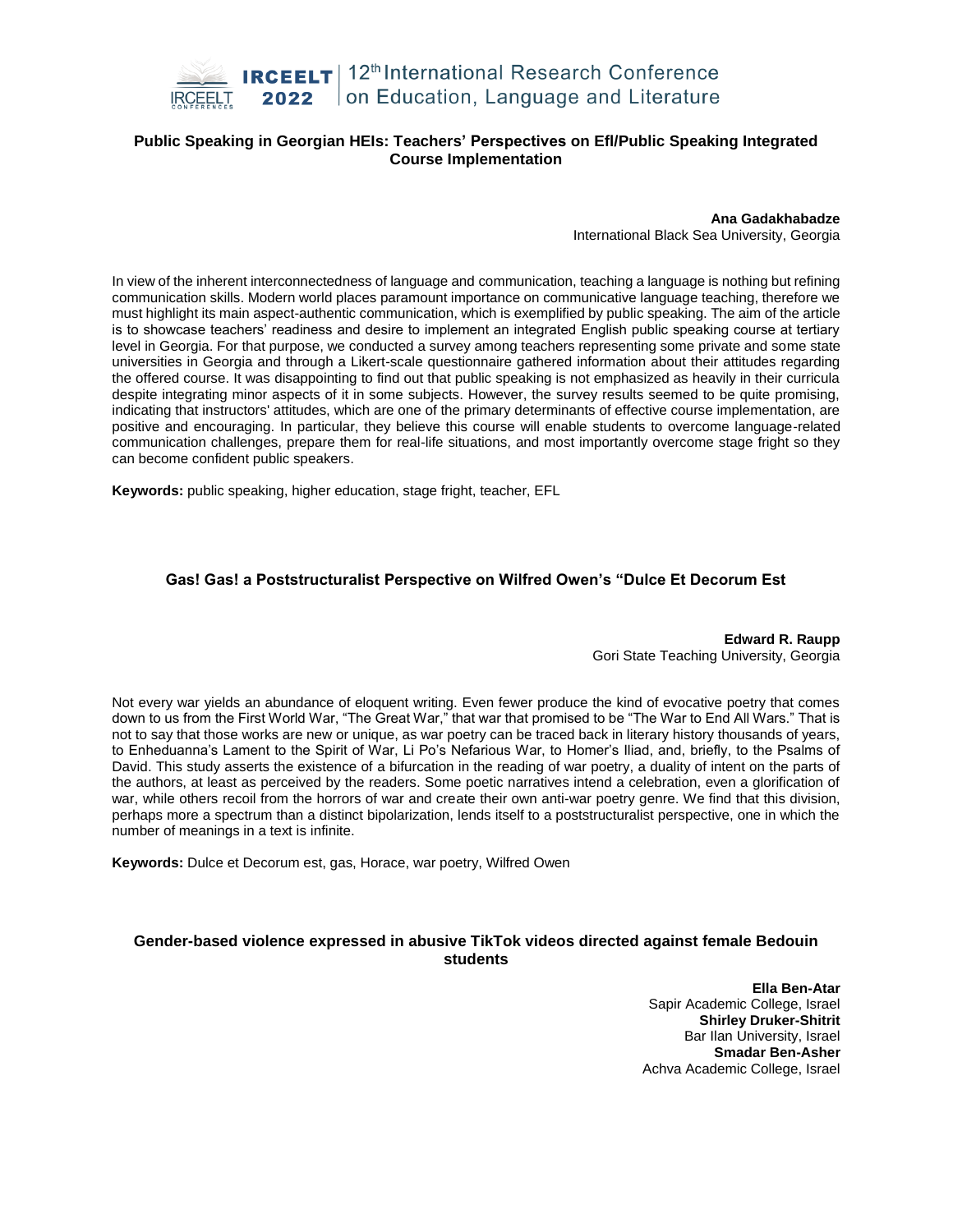

Media literacy presents a challenge to any society facing modernization that brings with it technologies and innovation requiring constant learning and adaptation of the ways to receive and interpret information. Modern societies welcome these changes, but traditional and conservative one's erect barriers, raise objections, and adopt interpretations that reflect threat and anxiety about the change. In response to these trends, a phenomenon of strong opposition to change developed, described as a backlash mechanism (BM). BM describes conservative responses to social, political, or liberal change. One of the manifestations of BM in Bedouin society is the distribution of abusive TikTok videos that allegedly "document" young women walking around in public space in violation of the norms of tradition, religion, and family honor, and who must be punished for doing so in various ways. In the present study, we examined how the abusive TikTok videos threaten young Bedouin women and their ways of coping with these threats. The study involved 30 female Bedouin students aged 18-21. The findings of the study show that most videos adopt four forms of abuse of young Bedouin women: allegations of immoral behavior, posting pictures of young women taken out of context, accusing them of harming morality by appearing in immodest clothing in public space, and uploading Photoshop-edited content reflecting behavior incompatible with traditional and religious values. Abusive videos are perceived by Bedouin society as "proof" and lead to blaming young women for violating dignity and morality. The main recommendation is to act toward the creation of public opinion in Bedouin society that rejects the BM phenomenon and condemns it. The BM indicates the presence of force that can no longer be ignored: the process of women's progress toward new, stronger positions. BM can interfere with this process but cannot stop it.

**Keywords:** Media literacy, female Bedouin students, backlash mechanism, TikTok videos, Gender violence

## **Ernest Hemingway's Writing Style and Georgian Prose of The Mid-Xx Century**

**Natia Kvachakidze** Akaki Tsereteli State University, Georgia

The given research aims to study and analyze the possible influence of Ernest Hemingway's writing style on Georgian prose of the mid-XX century (most significantly, 1950s and 1960s). It is universally known that Ernest Hemingway's unique writing style has had an enormous impact on various writers. His work remains highly relevant and influential even today. This is especially true about the works written in English, but literary prose created in other languages is not an exception. Certain stylistic peculiarities characteristic for Hemingway's writing can be traced in literary works written in various languages. It is particularly interesting for us, Georgians, how all these aspects were reflected in Georgian prose of the mid-XX century. This particular paper (which is a part of a larger ongoing research) focuses on certain significant peculiarities of Georgian prose of 1950-1960s that might be connected to Hemingway's writing. In this respect, Guram Rcheulishvili's (1934-1960) works (especially his short fiction) should be particularly distinguished, but literary works of other Georgian authors are not at all less important. The research involves the analysis of prose works of some Georgian writers of the given period in the context of tracing similarities and parallels between them and the characteristic features of Ernest Hemingway's writing style. At the same time, it is important to study and reveal how Hemingway's method was reflected and transformed in Georgian prose.

**Keywords:** Hemingway, writing style, Georgian prose

## **The Impact of the Symbolism of the Color Black on English Similes**

**Meri Giorgadze** Tbilisi State University, Georgia

The presented paper focuses on the analysis of the usage of the color black in similes and its symbolic loading in the mentioned stylistic device. A simile is one of the most common means of achieving imagery in literary speech. It is widely used in both prose and poetry. Scientists also resort to them in order to popularly explain any phenomenon; they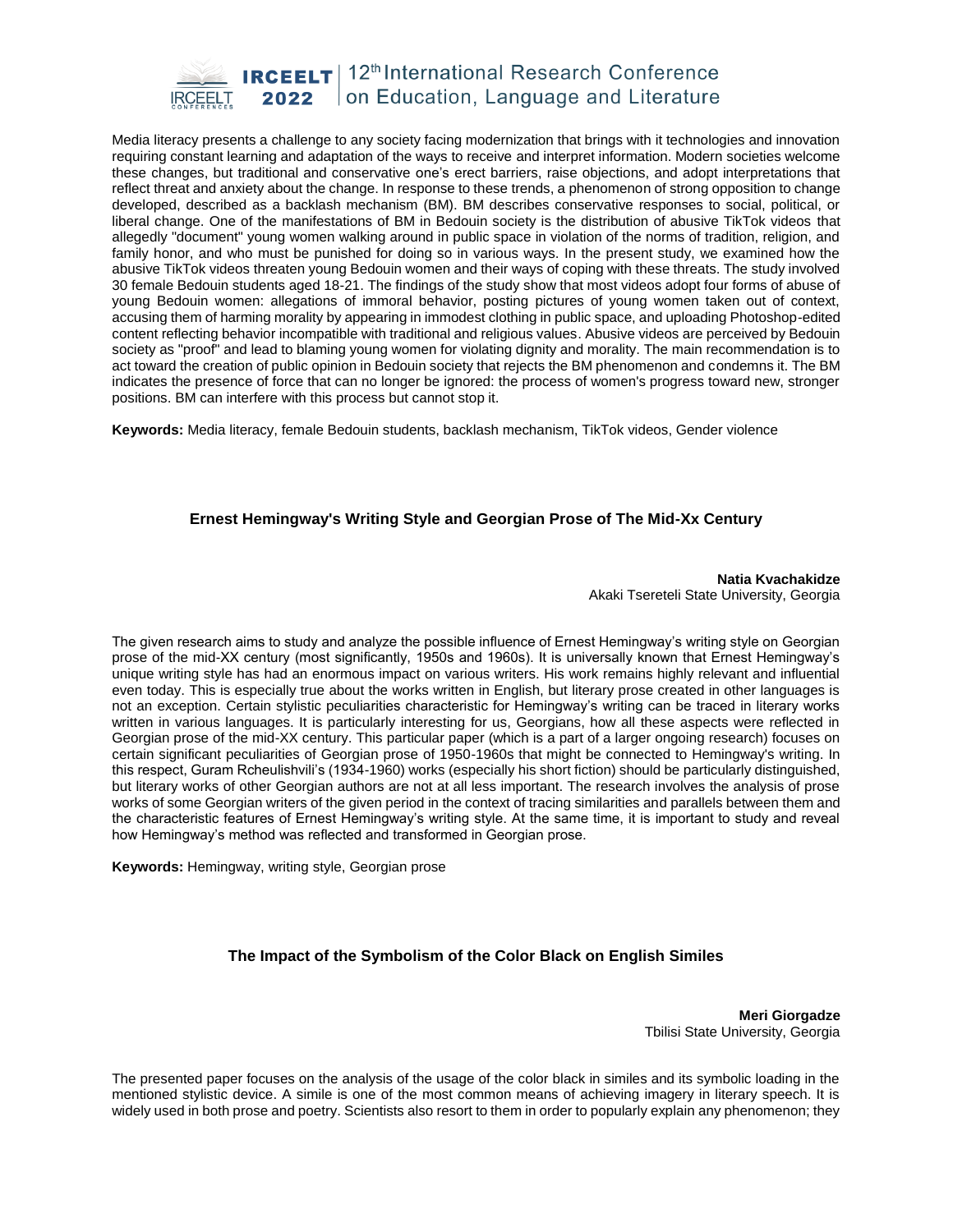

are used by publicists as a means of vivid speech expression. A simile is an excellent tool to make writing more impressive and unforgettable without losing clarity. It gives any language a more interesting, expressive, and creative tint and evokes more emotions. During the research, it was interesting to find out whether the color black in similes is used simply as a color or in its symbolic meaning. The color black is inseparable from dark and deep. The lack of light is perceived as depth or as something that covers the source of light. Exactly the abyss without light was considered by W. Shakespeare while saying My black and deep desire. The offered research was conducted based on idioms with the color black and the material from literature. It turned out that in literature, the color black is more symbolically loaded than in idioms.

**Keywords:** Black, color, simile, symbolic meaning, emotional loading.

#### **Georgian "Ulysses" in the Making**

**Eliso Pantskhava** Akaki Tsereteli State University, Georgia

The 2022 year marks a centenary since the first printing of "Ulysses" and a decade since the publication of the first complete Georgian translation of the novel. The name of James Joyce in Georgia is inseparable from the name of Nico Kiasashvili, the pioneer James Joyce scholar and the translator of "Giacomo Joyce" and "Ulysses." The paper deals with the history of translating "Ulysses" into Georgian – Nico Kiasashvili dedicated more than 20 years of his life to this Herculean task. We try to play the tribute to the man who not only introduced James Joyce to Georgia but has also enriched and changed the Georgian language just the same way the greatest literary experiment ever- "Ulysses" has changed and enriched the English language. The paper studies the process of translating "Ulysses" from 1967, when "Literaturuli Sakartvelo" published the translation of several opening pages of the novel to 2012 when finally the full text of "Ulysses" (with extensive comments) was published by "Sulakauri Publishing House." The paper highlights the importance of Nico Kiasashvily, as a founder of James Joyce's research in Georgia, and deals with some aspects and difficulties of the translation. The source materials for the paper are Nico Kiasashvili's scientific articles, his correspondence with JJQ, the interview with Emily Tall from the State University of New York at Buffalo, and the memoirs of the translator's daughter and students, as well as their articles on various aspects of translating "Ulysses." The employed research methodology is based on genetic criticism.

**Keywords:** Joyce, Kiasashvili, translation, "Ulysses", Genetic Criticism

## **Importance of Creating and Using Parallel Corpora in Translation Studies**

**Tamar Lomadze** Caucasus University, Georgia

Application of the corpus-based approach in translation pedagogy and research has become increasingly popular all around the world. However, its importance in our country has not been fully explored or tested so far. The aims of this article are to discuss the effectiveness of the corpus-based approach and other advantages it provides for teaching translation. We hope that sharing our experience will encourage teachers to implement the method in translation classrooms. The article will review the literature on the application of the corpus-based method in translation studies. It will also discuss the importance of parallel corpora both in practical and theoretical directions of translation. We will also try to demonstrate the benefits of using the corpus-based approach in teaching translation. And finally, we will present examples of the analysis based on parallel corpora.

**Keywords:** Corpus linguistics, translation studies, parallel corpora, comparative analysis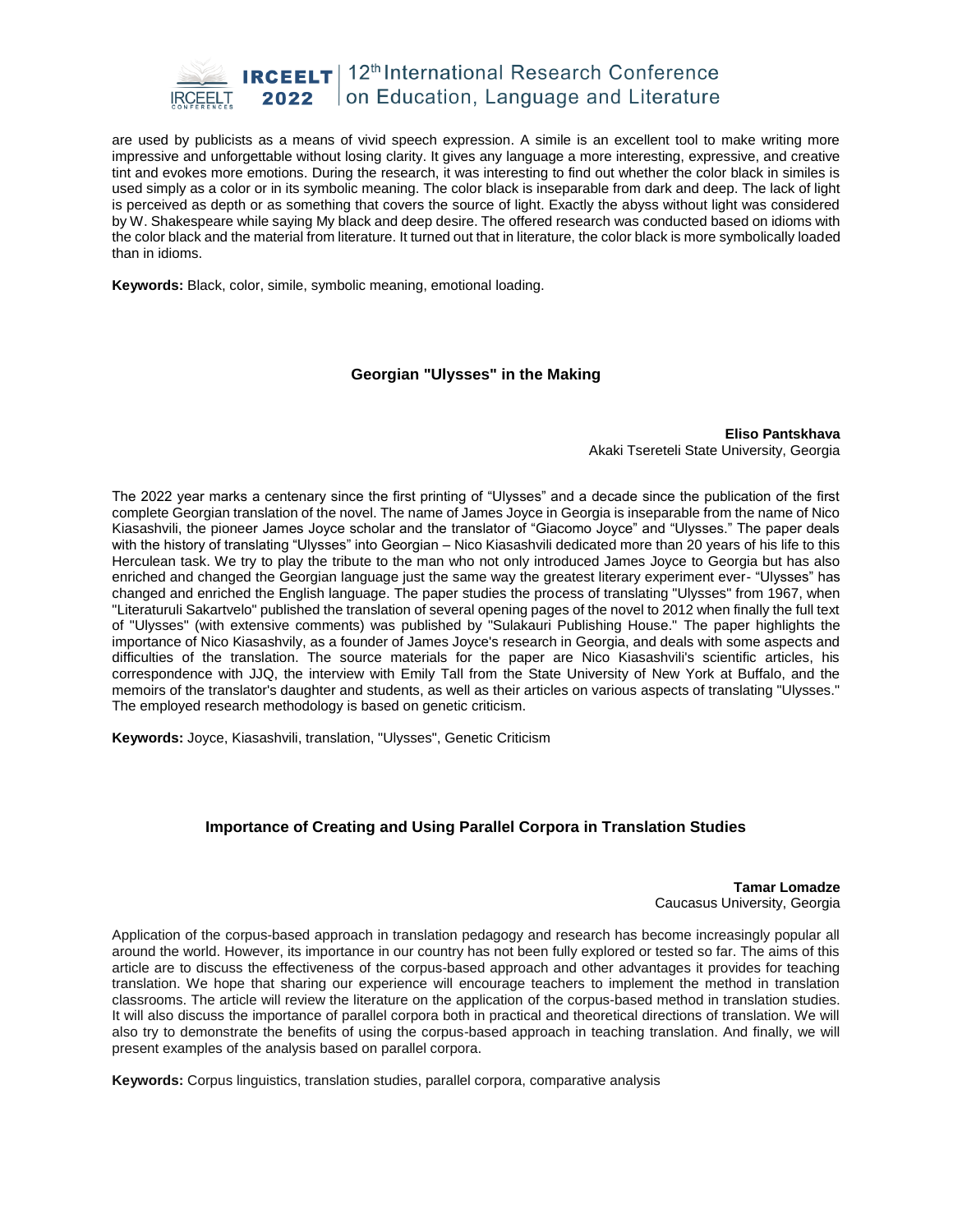

## **Klara, or the Art of Learning Empathy from Robots**

#### **Ricardo Rato Rodrigues**

Uniwersytet Marii Curie-Skłodowskiej University, Poland

In Kazuo Ishiguro's latest novel, we meet Klara, a robot and the narrator of a story set in the near future. She is designed as an AF (artificial friend), whose main goal is to keep company to a an ill girl. Throughout the novel, the reader is presented with several situations that escape Klara's understanding but that she nevertheless meets with courage and empathy. It is the latter aspect that we aim to analyse in this paper, looking atthe wider question of the role of technology and it role in the development of our emotional lives, whether as individuals or as citizens integrated in society. We aim to do so by exploring the meaning of empathy in the 21st century and how Ishiguro's literature can contribute to a wider discussion on this topic, whilst forcing a reflection upon the role language and literature have in articulating this topic.

**Keywords:** Ishiguro, Robots, Empathy, English Literature

## **A True story of an English Butler. Ishiguro's The Remains of the Day.**

**Tamara Kobeshavidze** Akaki Tsereteli State University, Georgia

Most literary fiction books and movies have stereotyped image of an English butler as "a male servant and head of the household", who is very devoted to his wealthy landowner, manages the staff, controls the finances budgeting for housekeeping expenses, perfectly knows table etiquette as well as all family secrets of his master. He seems to become almost a member of the family, his occupation is honorable and his son also does his best to master the same profession and inherit the position. But what is the other side of our perception?! Ishiguro's The Remains of the Day tells a story of an English butler Stevens who has dedicated all his life to his duties and has had a fear of sharing a close emotional or physical relationship with the people who surrounded him. All his life he has aspired to be a true English perfect bachelor who in the name of duty gives up his father and the woman he turned out to love. The main priority of his life was a job of a butler of his master Lord Darlington whom he blindly trusted. Such traits of personality lead to neglect the individual interactions with the people around him, neglect building emotional attachments. Being afraid of expressing his thoughts or feelings Stevens has been like a castle who never let anyone in. After the WWII the world changes completely, the butler's expertise and competence are no longer in high demand. As a result, at the end of the story the elderly butler experiences a great feeling of loneliness, emptiness and estrangement.

**Keywords:** tradition, duty, greatness, Englishness

## **Literary Predictions and Parallels on Tyrant's Greed (A Case of Russia-Ukrainian War)**

**Mariam Bagatelia** Student of Caucasus University, Georgia

In order to understand what is happening around us, first we have to indulge in world literature. We, as society, change every day and without the timestamp provided by literature, we would understand very little about the past. The words have the power to kindle meaning, inspire a nation while remaining everlasting, while also surpassing their author. The importance of world literature in today's world is indisputable. Some novels reflect life and guide us into comprehending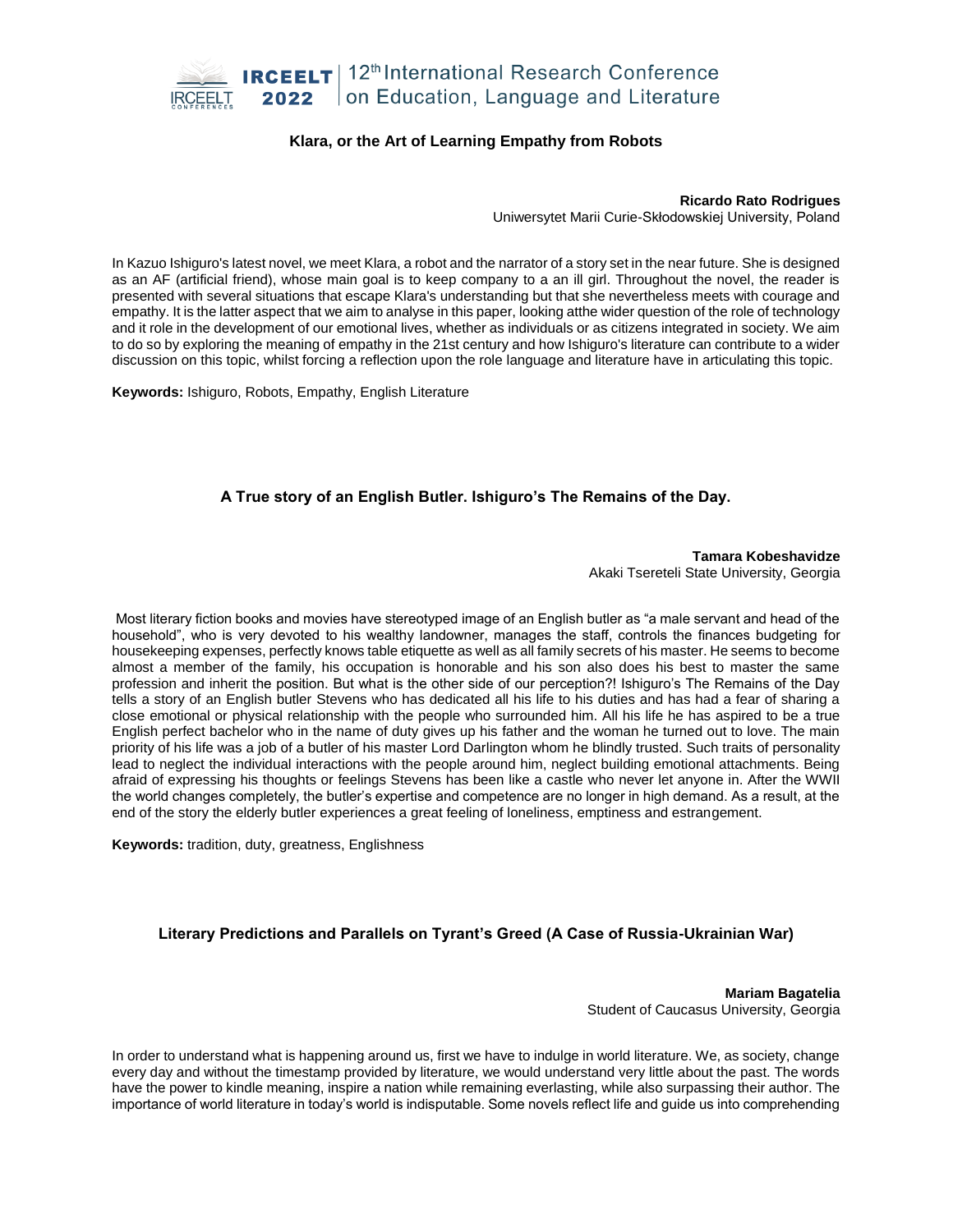

the society we live in. We may easily engage with writers' subconscious through their tales. But, literature mostly emphasizes the importance of understanding contemporary issues such as war. The aim of the article is to draw parallels between literature and ongoing Russia-Ukrainian war, based on the literary work of a Russian author, Leo Tolstoy, "How Much Land Does A Man Need?". Although the author has been dead for centuries, present audience do not regard him as a historical relic, on the contrary, his work is considered to be timeless. Russian literature has affected the perspective of Russian leaders in the same way as it has influenced the everyday lives of ordinary society. Putin has stated that he enjoys Russian literature. He has mentioned Tolstoy and Dostoevsky as some of his favorite writers in several interviews. Researchers have previously been skeptical of Putin's cultural literacy, pointing out discrepancies between his administration's activities and the concepts conveyed in the works he claims to like. This subject has been raised since the Soviet era, but it has taken on increased relevance in the aftermath of Russia's invasion of Ukraine two months ago. It looks like Putin is following Leo Tolstoy's words directly, "If I stopped now, after coming all this way – well, they'd call me an idiot!", without conscious analysis of its integral meaning.

**Keywords**: literature, Russia-Ukrainian war, world leaders, greed

## **Narrative Perspective: Comparing Harry Potter and Emma**

#### **Salome Bubuteishvili** Akaki Tsereteli State University, Georgia

"I revere Jane Austen," says J.K. Rowling, showing her admiration for British culture and the Western literary canon by letting us see her magical world through Austen's lens as she adapts the narrative perspective of "Emma" in the Harry Potter series. The following study of Joan Rowling's "Harry Potter" series focuses on the point of view that it shares with Jane Austin's "Emma." This paper compares the narrative voice in both texts and argues that the authors hide clues to crucial and detrimental issues in mostly comic or seemingly insignificant episodes.

**Keywords:** Harry Potter, Narrative perspective, Rowling, Emma, Austen

## **Phonetic Prosody and Emotional Expressiveness in Jazz Poetry**

#### **Maka Kochauri, Manana Garibashvili**

Iakob Gogebashvili Telavi State University, Georgia

Conceived within the Harlem Renaissance, jazz poetry belongs to a literary genre. This poetry implies jazz-like rhythm or the feel of improvisation which is demonstrated by phonetic prosody and characterized by high emotional expressiveness. Phonological syncope and repetitive phrases incorporated with other phonetic phenomena rise an emotional coloring of such literary texts. The given paper is focused on the linguistic analysis of the amazing works of jazz poets. Consequently, the study aims to identify specific phonetic and phonological cases as well as the set of literary and stylistic means generating high emotional expressiveness of such literary texts.

Keywords: jazz poetry, Harlem Renaissance, phonetic prosody, emotional expressiveness, phonological syncope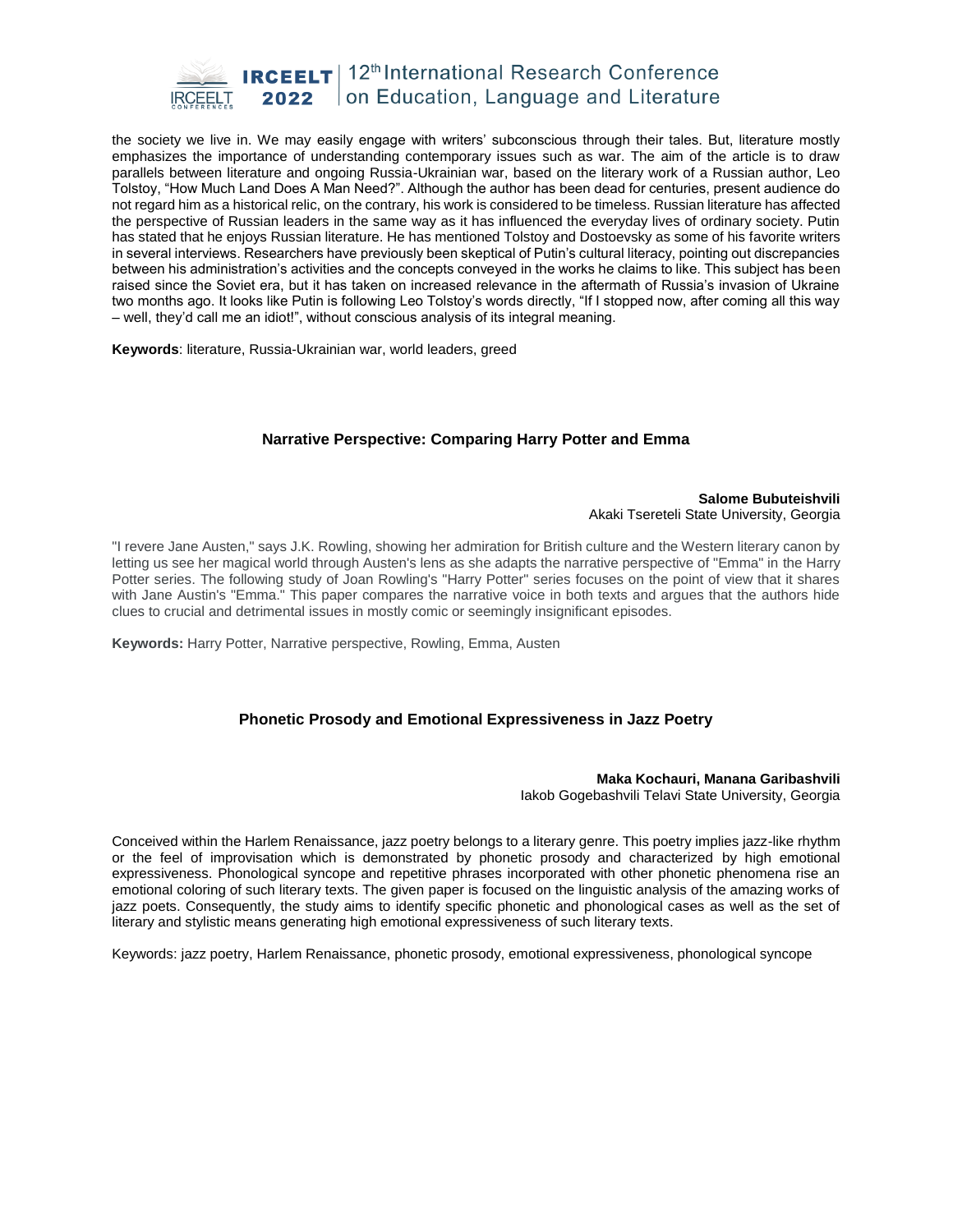

## **Lady Lazarus As the Mythical Phoenix Rising Out of Ashes to Take Revenge on Men**

#### **Marina Zoranyan**

International Black Sea University, Georgia

Sylvia Plath is one of the most admired and dynamic poets, novelists and short-story writers of the 20th century. Plath's works have touched a countless amount of readers with their wrenchingly expressive treatment of the dark side of the human experience, such as despair, stormy emotions and morbid obsession with death. Sylvia Plath is considered to be one of the main representatives of the genre of confessional poetry in English-speaking literature. Plath's poems are intensely autobiographical. They explore her own mental suffering, her troubled marriage to poet Ted Hughes, unresolved conflicts with her parents, and her own vision of herself. She has transformed her distress into poems full of pain, challenge and anger. "Lady Lazarus" is considered one of Plath's best poems, which belongs to the genre of confessional poetry. It is a free-verse lyric which depicts Plath's mental state while she was going through tough times and her mind was flooded with suicidal thoughts. The title of the poem is an allusion to biblical character "Lazarus of Bethany", who was raised from the dead by the magical power of Jesus Christ. The poem is written from the perspective of a woman living in a patriarchal society, in a male-dominated world. The narrator, who is Lady Lazarus herself, blames her suffering on the men whom she views as suppressing her. Death, depression, pain, and power are the major themes of Plath's poem which depicts the tragic life of a protagonist - a lady and her several suicide attempts. Plath gives a detailed description of the heroine rising out of the grave. Being resurrected from ashes like phoenix, who symbolizes rebirth and immortality, she warns men, that she will "eat men like air", meaning that she is no longer a powerless victim and is ready to take her revenge on them.

**Keywords**: Confessional poetry, free verse, stanza, allusion, Lazarus of Bethany, the Gospel of John, New Testament, tercet, the Holocaust, the Nazis, phoenix, symbol

#### **Pandemic Fear and Red Death in Jack London's "The Scarlet Plague"**

**Manana Aslanishvili** Georgian Technical University, Georgia

Jack London was a US writer and journalist and author of classic novels. His works often contain explicit critics against capitalism and war. Numerous stories London wrote would today be classified as science fiction, and some had pandemics and infectious diseases as subjects. "The Scarlet Plague", originally published by Jack London in 1912, was on of the first examples of a post-apocalyptic fiction novel in modern literature. "The Scarlet plague" fees contemporary because it allows modern readers to reflect on the worldwide fear of pandemics, a fear that remains very much alive. Through the personification of the plague, represented by a mysterious figure disguised as a Red Death victim, the author meditates on the inevitability of death; the issue is not that people die from the plague b but that people are plagued by death. In the novel, as in reality, human reactions to plague can vary greatly, but still all share a terrible fear, the fear of death - both as the end of one's life and as the end of civilization. Even though it was published a century ago, "The Scarlet Plague" presents the same concerns we face today, as demonstrated by the subsequent great success of this novel and the continuing literary theme of plague.

**Keywords:** Pandemics, plague, death, Read Death, victim, fear, disease, panic

## **Benefits of Using Case-Based Learning in ESL and EFL Classrooms**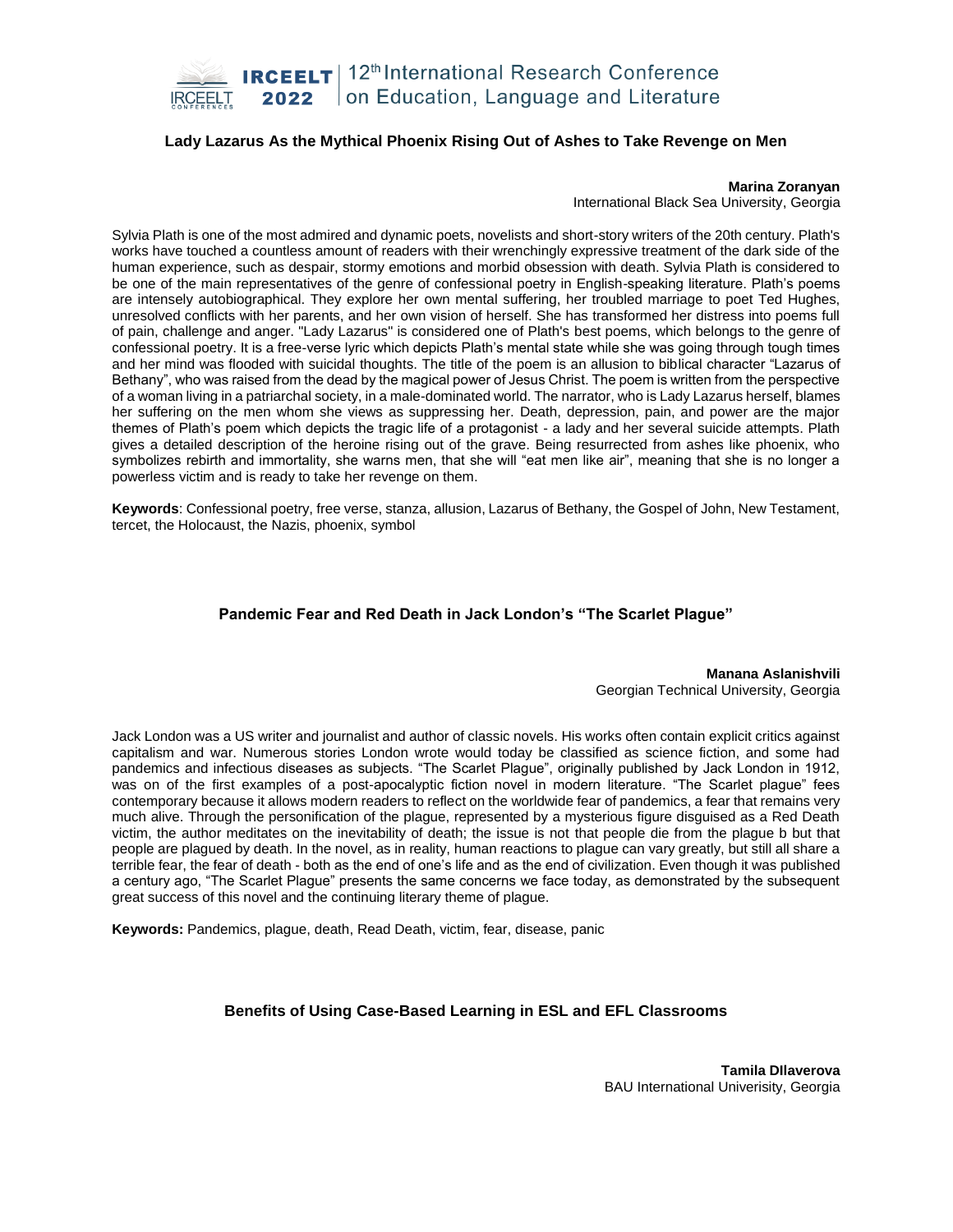

Case-based Learning seems to be the most state-of-the-art methodology to be utilized in a foreign language classroom. Using CBLs enables teachers to make classroom environment more effective, engaging and inspirational. Besides this, CBLs foster critical thinking, creative thinking and analytical thinking skills in young and adult learners. CBLs also give learners an ability to observe what they excel at and what areas they need to improve themselves in. The aim of the given study to underline the benefits of CBLs and to reflect on the results obtained from the experiment conducted in six different target groups. It turned out that using CBLs in EFL and ESL classroom was very challenging and timeconsuming for teachers because of the dearth of resources that and very beneficial and productive for the learners because their fluency, accuracy and a will to be fully involved enhanced. Furthermore, using CBLs importantly decreases the amount of skipped hours.

**Keywords:** CBL; EFL ; ESL; Classroom; beneficial

#### **Social Nets for Developing the learning Skills**

**Ekaterine Topuria** Akaki Tsereteli State University, Georgia

In recent years learning languages through social interaction is very essential. Learners can simultaneously interact and learn. In the process while acquiring the language learners deal with the authentic texts of native speakers. These sites help learners to learn through interaction. We have used the descriptive method for the experiment in the study. The theoretical value of the article lies in expanding of the Wagner's theory for distinguishing the learning skills for the language communication and its implementation using mass media sources in ESL classes. Tony Wagner proves that there are several needed skills which help learners to master the language. These skills are as follows: 1. Critical thinking and problem solving 2. Collaboration across networks and leading by influence 3. Agility and adaptability 4. Initiative and entrepreneurship 5. Effective oral and written communication 6. Accessing and analyzing information 7. Curiosity and imagination The outcomes of the study shows that Youtube develops curiosity and imaginations among 40 percent of learners. Facebook is more frequently used by female users with learning purposes rather than male users as it serves agility and adaptability among 35 percent of users. If female users are more frequently using Instagram or Whatsapp, male users apply to forums or blogs for developing critical thinking and problem-solving skill. 15 percent of students use Instagram developing initiative and entrepreneurship. wikis and blogs for the means of learning accessing and analyzing information.5 percent of learners use wikis weekly and monthly.

Keywords: internet resource, social media, learning platforms

## **Re-defining the Concept of Motivation: Can EFL Teachers Encourage Students to Motivate Themselves?**

**Nato Pachuashvili** International Black Sea University, Georgia

The concept of motivation has always been an interest of many scholars and researchers since it is a multifaceted and complex phenomenon in English as a foreign language (EFL) classroom. Due to its complex nature, there is no clearcut definition of the construct. Moreover, the concept of motivation has been evolving over time: if it was viewed as a fixed trait in the 1980s, now it is seen as dynamic that cannot be regarded as a stable attribute in a learning process. Instead, motivation is perceived as a fluctuating construct that can be induced by many factors. The tremendous shift in theory development towards self-regulated learning (SRL) contributed to a new perception of motivation that emphasized students' conscious use of strategies to initiate and sustain their motivation. Within the framework of SRL, motivation has been labelled as motivation regulation or self-motivation. This conceptual article emphasizes the importance of teaching practices with a focus on enhancing EFL students' motivation regulation to write. The article suggests a pedagogical framework for implementing teaching practices to provide the ground for the promotion of self-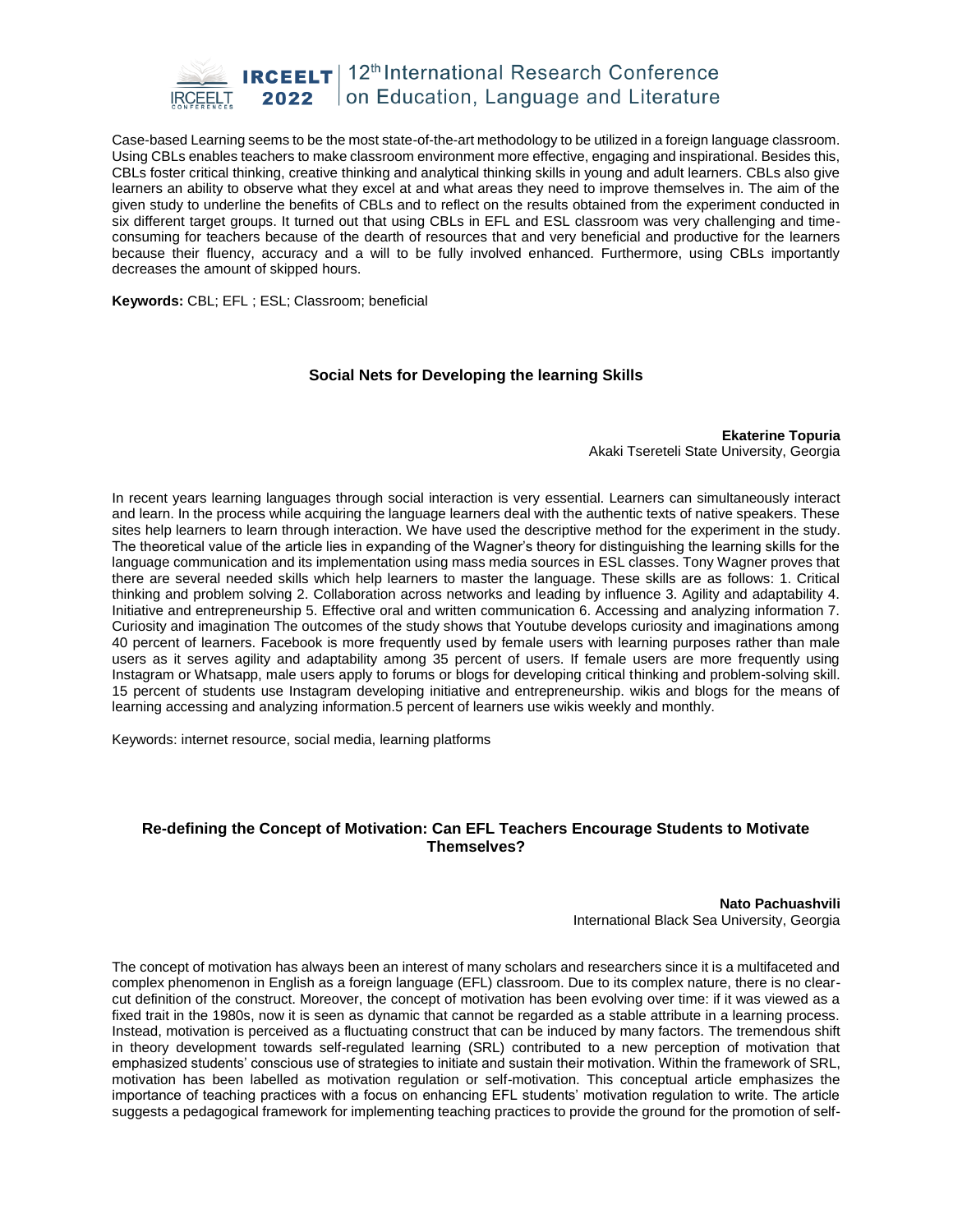

motivation. For this paper, recent studies on the application of motivation regulations strategies have been collected and their implication on EFL writing has been analyzed.

Keywords: Motivation, motivation regulation strategies, self-regulated learning (SRL), EFL writing.

## **Contextualized tasks in ELT**

**Tamta Mshvidobadze** International Black Sea University, Georgia

Digital natives in today's classrooms require a number of significant changes in the teaching process, particularly in the instructional approach and resources. Because education takes place in a student-centered environment, students must be given the chance to tailor their learning experience. Therefore, the main focus should be on the autonomous learning component in the classroom and customizing material to individuals. However, adjusting materials to individual learners, their needs, expectations, and interests is a current issue while designing materials. This article focuses on materials development using contextualized task impact on learners` vocabulary skills. To measure how students, perceive textbooks and additional contextualized materials pre and post-questionnaires were used. All questionnaires were sent via email and the questionnaires included a part of informed consent. The survey results showed that resources tailored to student's interests and needs had a significant impact on vocabulary competency.

**Keywords**: Task, materials design, vocabulary competency, contextualized task.

## **Spurring Engaging Leaning Approaches in EFL Classes**

**Sopiko Dumbadze** BSMA, Georgia

Please type or copy youKnowing English has become inevitable part of almost every human. Teachers are pondering the approaches to be used in their classes to make them more fruitful and productive. Developing four essential skills is quite effortful and even not sufficient to develop good communicative skills in students. Foreign language is straightly connected to interaction with foreign people. But for effective communication it's not sufficient to know good English as language learning is directly connected with building rapport around the world with people from different countries with different cultures. Consequently, to communicate with them involves various issues, besides fluency and accuracy it needs to know foreign culture, traditions, customs, gestures, body language. Apparently, it is strenuous for teachers to deal with this in a 50 minutes class several times a week, but they should be able to convey all the above mentioned points to students. The work tries to depict the way to make everything this plausible. It provides the option to cope with this arduous situation properly, this option implies implementing videos in our curriculum, as videos increase not only students' motivation and perception of a language but cultural knowledge as well. Students generally think that knowing English is sufficient to communicate well and they don't consider culture or body language as hampering factors, the work reflects their awareness of this issues according to the survey.

**Keywords:** learning approaches, motivation, cultural aspects, video classes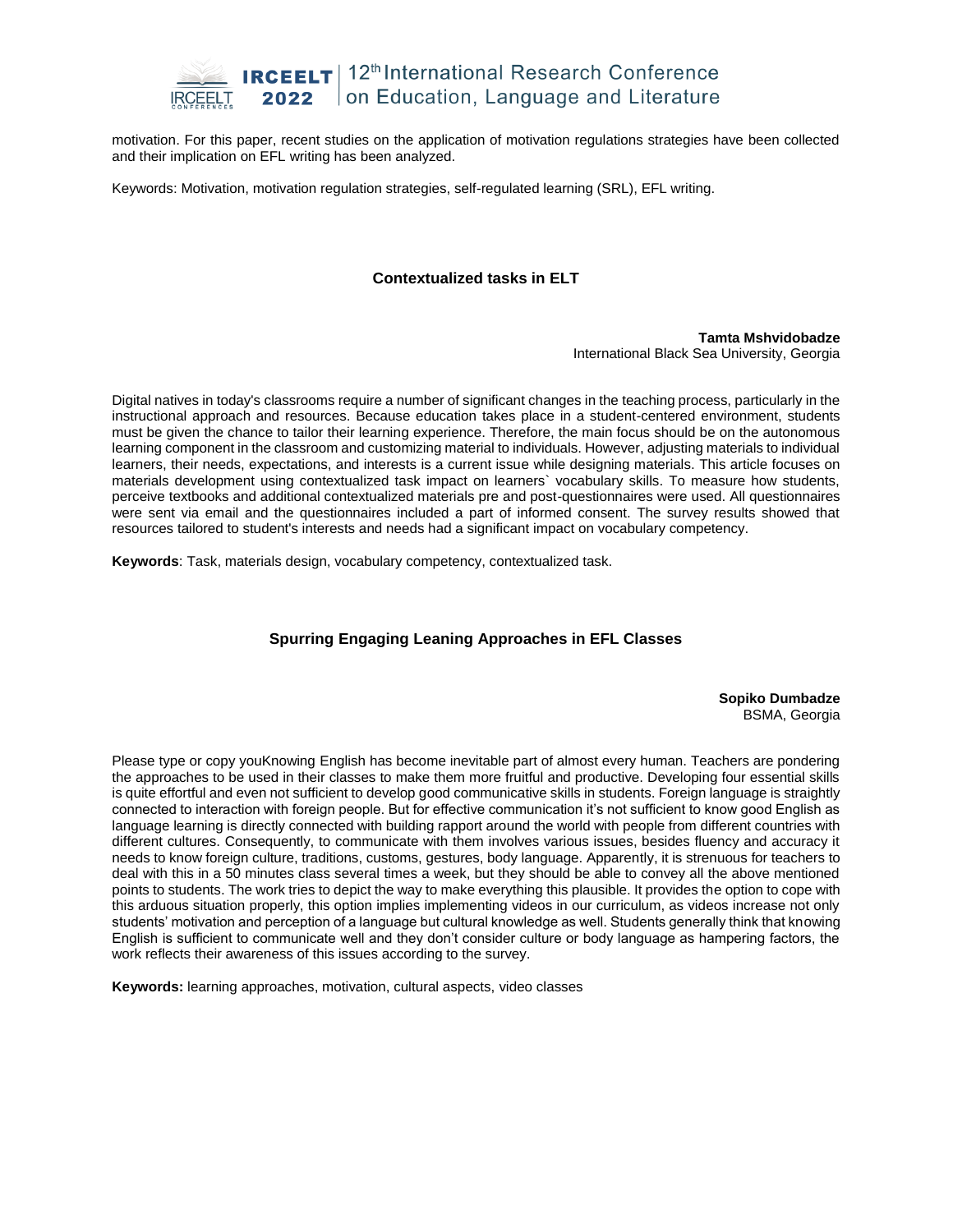

## **Teaching Modern Foreign Languages with Apps**

#### **Diana Bogveradze, Tatia Mardaleishvili**

LEPL General Giorgi Kvinitadze Cadets Military Lyceum, Georgia

In the following document educators will get to know various apps that help teachers facilitate critical thinking, creativity, collaboration and communication through reading, writing, speaking and listening tasks, and also teaching grammar in the MFL (Modern Foreign Languages) classroom. The aims of the following work include: getting to know, presenting and sharing apps and materials that can easily be used in any classroom for any project or activity to enhance or create interactive activities for a better student participation, especially in the times of increasing need for remote learning and online teaching practice. In order to update teaching methods so that they allow for developing new skills, we need to abandon a broadcast approach to education, in which the role of a teacher was to provide students with information while standing in front of the classroom and in which students; activity was limited Aims also include the process of learning how to use the apps effectively when teaching MFL. Creating/generating usage ideas for various topics and encouraging motivation among students with interactive activities. It is going to be an inspiration for fellow teachers to put more enthusiasm and excitement into lesson planning and execution.

**Keywords:** Learning Apps. Interactivity, Critical Thinking, Creativity, Collaboration, Communication, Motivation.

## **Visual arts in English language teaching to arts and theatrical students**

**Gulnara Gorgiladze** Batumi Art University, Georgia

Traditional methods of teaching English are not relevant to fulfill the needs of students who study visual and performing arts as they are more interested in artistic, dynamic, and meaningful education. Visual arts drawings, paintings, sculptures, printmaking, ceramics, design, crafts, photos and videos) inspire arts and theatrical major students, stimulate their critical thinking, and provide a range of effective tools for teachers. Visual arts improve their academic achievement not only in English, but also in specialty. They allow students to interpret the text and engage them more fully in content. Visual images direct the students to enhance their comprehension of reading passages and adjust their language skills accordingly.

Keywords: Traditional methods, visual arts, English language teaching, theatrical students

## **The Impact of Reading Comprehension Strategy Training on Undergraduate English as a Foreign Language Students' Language Proficiency (A Case of Iraq/Erbil)**

**Emine Bala** Tishk International University, Iraq

The present study is set to seek out the impact of reading comprehension strategy training on undergraduate English as a foreign language students' language proficiency in Erbil. The research sample embraces 57 undergraduate English Language Teaching department's sophomores in one of the private universities in Erbil. The data were collected throughout 20 weeks of language learning strategy instruction embedded in 4-hour Reading III course. The quantitative research method was employed to conduct the research. The obtained data were analyzed through SPSS 25 data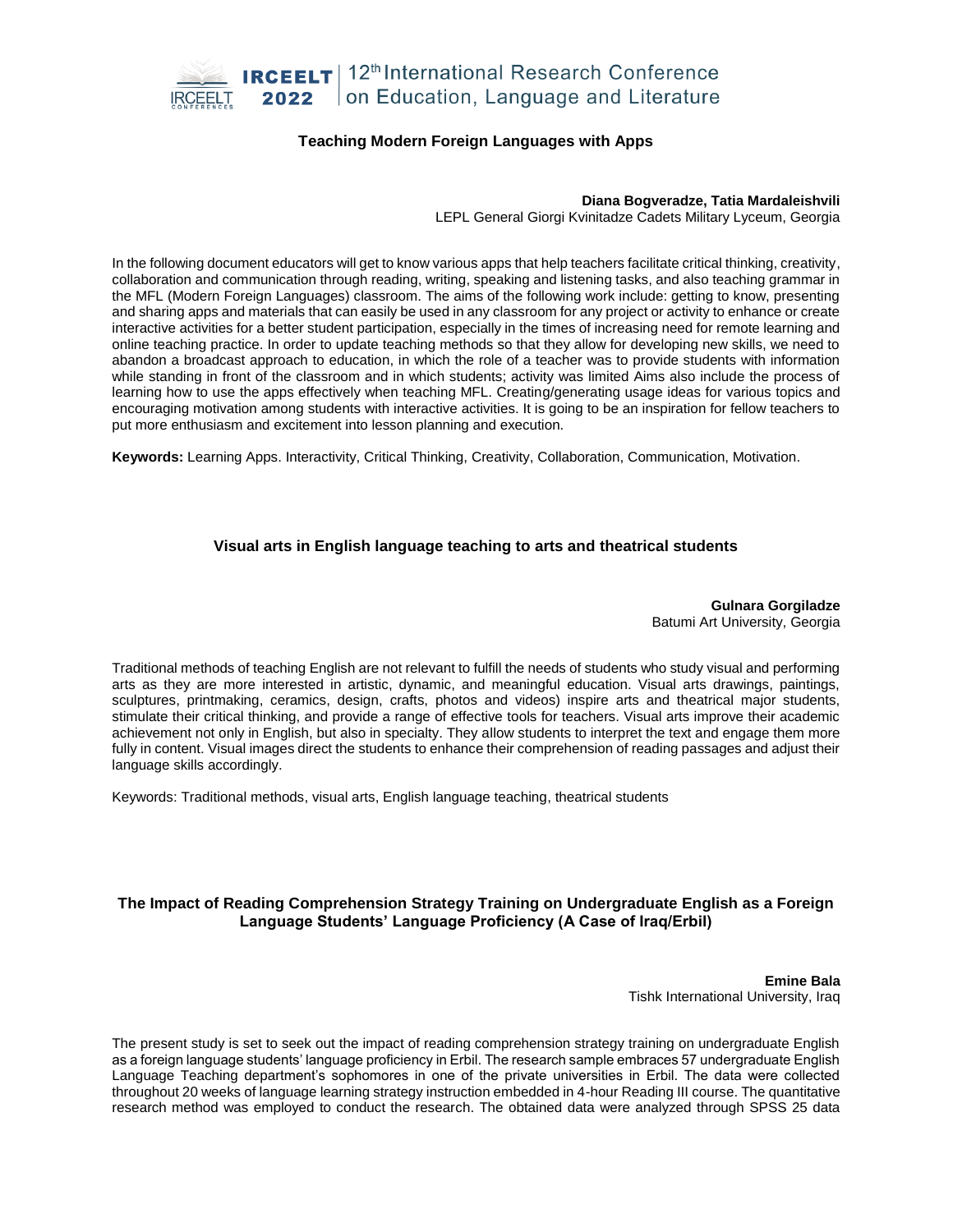

editor. The results suggested that students who went under strategy training treatment outperformed in reading comprehension proficiency comparing the students who have not. The results will offer some suggestions to English language teaching instructors and curriculum designers how they might implement language learning strategies into their course syllabus and program curriculum to enhance students' language proficiency.

**Keywords:** language learning proficiency, language learning strategy, language learning strategy instruction, reading comprehension strategy training, reading comprehension proficiency

## **Pre-service English teachers' distance learning experience**

**Tamar Mikeladze** Telavi State University, Georgia

Since 2020 distance learning has become the prevailing mode in education. All educational institutions had to adopt an online learning mode to prevent the spread of COVID-19. Higher Educational institutions in Georgia did not have much experience in this field until recent years. The goal of the study was to describe the pre-service English teachers' learning experience in online mode. The participants for the study consisted of 13 pre-service English teachers enrolled in the English Teaching Methods course in the Teacher Preparation 60-credit program at Telavi State University. In January 2021, the qualitative data was collected through an unstructured questionnaire. The results of the study revealed pre-service teachers' expectations for the course, attitudes to online learning, respectively advantages and disadvantages of online learning, and pre-service teachers' perception of themselves as English speakers.

**Keywords:** Pre-service English teachers, online learning, attitudes to online learning, pre-service teachers perceptions

## **The Role of Validity and Reliability in the Development of Online Testing**

**Ani Demetrashvili** International Black Sea University, Georgia

The purpose of this paper is to show how students trust online tests and determine validity and reliability in the development of online testing. Pandemic situation changed every field in the world and it changed the education as well. Educational institutions moved into the online space which was the only decision they were able to make at that time. Online assessment through online proctoring was totally new challenge for educational institutions and they needed to deal with it successfully. Participants were chosen from English language centre. Validity of the questionnaire was identified according to Likert scale and Cronbach's alpha, later collected data from the participants was analyzed as well. The article summarizes literature that is available about online assessment and is interesting for people who are interested in this kind of assessment. According to the findings of the research, students prefer face-to-face testing as they do not trust online assessment because of not enough experience and skills.

**Keywords:** Online assessment, Online proctoring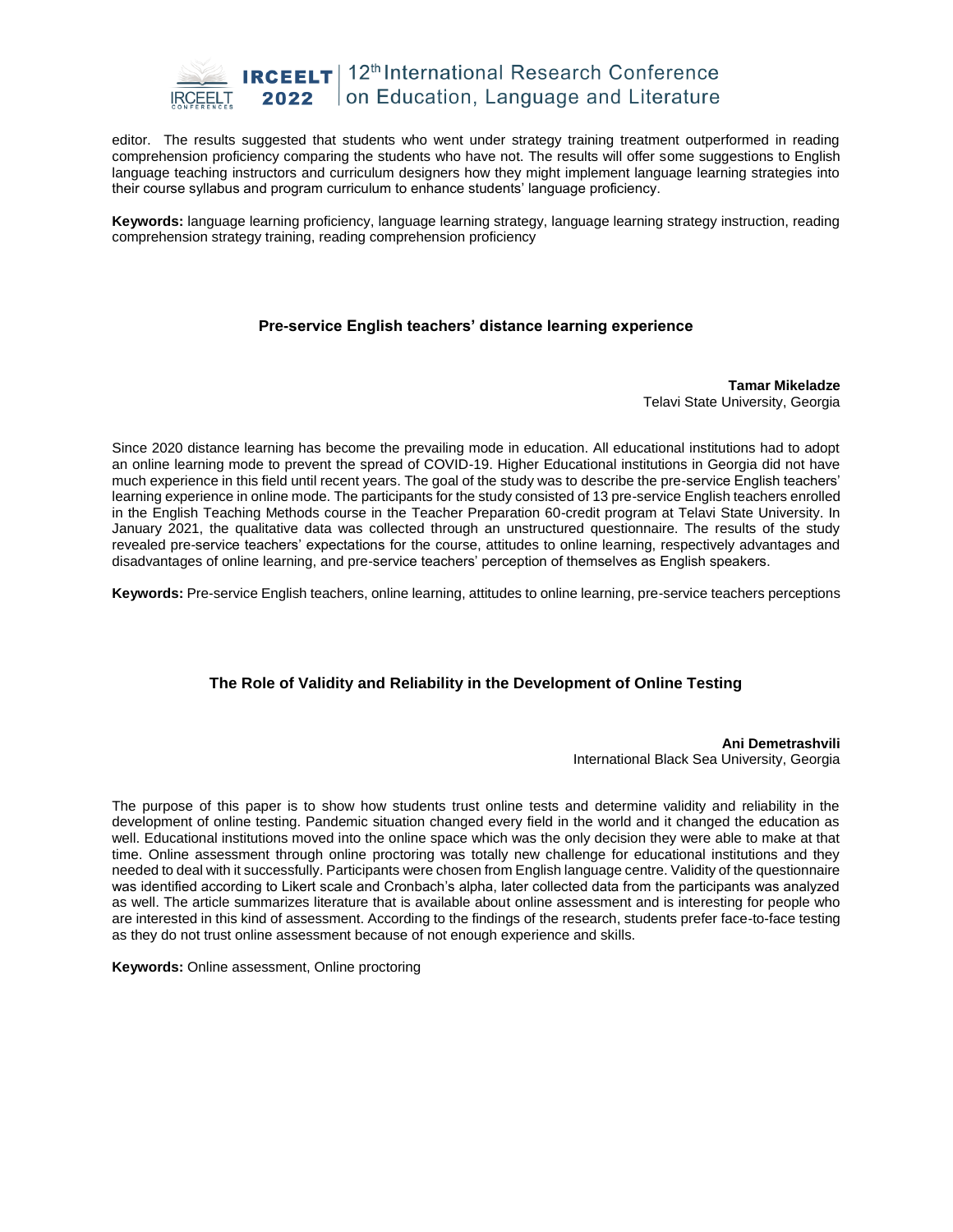

## **Budgeting and Financial Management in Higher Education – Examining Financial Dimensions in University Management**

**Tinatin Gabrichidze**

International Black Sea University, Georgia

Higher education institutions today are operating in the dynamic and changing market environment, facing shrinking public funds and pressures for accountability, efficiency and effectiveness. Alongside providing high quality teaching and research, universities are expected to act entrepreneurially, generate third-stream income, invest in innovation and services. With the conflicting goals and scarce resources, higher education institutions need to plan and implement their budget effectively, prioritize and ensure attainment of the mission and strategic goals. Efficient budgeting and sound financial management has become one of the most important tools in academia for the sustainable development of the institutions and the means of improving performance. With the rising acknowledgement of importance of financing and budgeting in higher education, it has captured the interest of many scholars and the research on the topic is growing. The paper aims to add to the discussions on budgeting models, resource allocation, budget management and their implication for higher education institutions.

**Keywords:** Budgeting in Higher Education Institutions, Financial Management in Higher Education, Resource Allocation in Higher Education

#### **Minimizing disruptive behavior and increasing learning by effective classroom organization and management**

**Eka Gotiashvili, Tamar Tvaladze** Akaki Tseretely State University, Georgia

One of the biggest obstacles teachers face is dealing with children with challenging behavior. Not only does the child affect them, trying to teach a lesson and maintain control, but they also disrupt the productivity of the class as a whole. All behavior is a form of communication. Therefore, it is essential that teachers understand the causes of challenging behavior as well as know strategies that will help them manage their class effectively, minimize disruptive behavior and increase the students' interest. The article highlights the problems teachers face in the classroom and gives some strategies and recommendations to cope with above mentioned issues.

**Keywords:** management, behavior, effective classroom organization

## **COVID 19 - Accelerating the Future of Higher Education Leadership**

**Irma Mesiridze** International Black Sea University, Georgia

It is impossible not to emphasize the impact of pandemic on higher education leadership which is the major concern around the world. Higher education leadership comprises the categories at the institutional, faculty and students' levels. Consequently, the realities have required from institutional leaders and academicians to apply the immediate transformational change and carry out the necessary measures of management, innovations and adaptation at all levels. The paper focuses on the steps necessary to adapt in higher education leadership to plan an innovative future sustaining the loyalty of both current and potential students by offering high quality educational opportunities. type or copy your abstract here.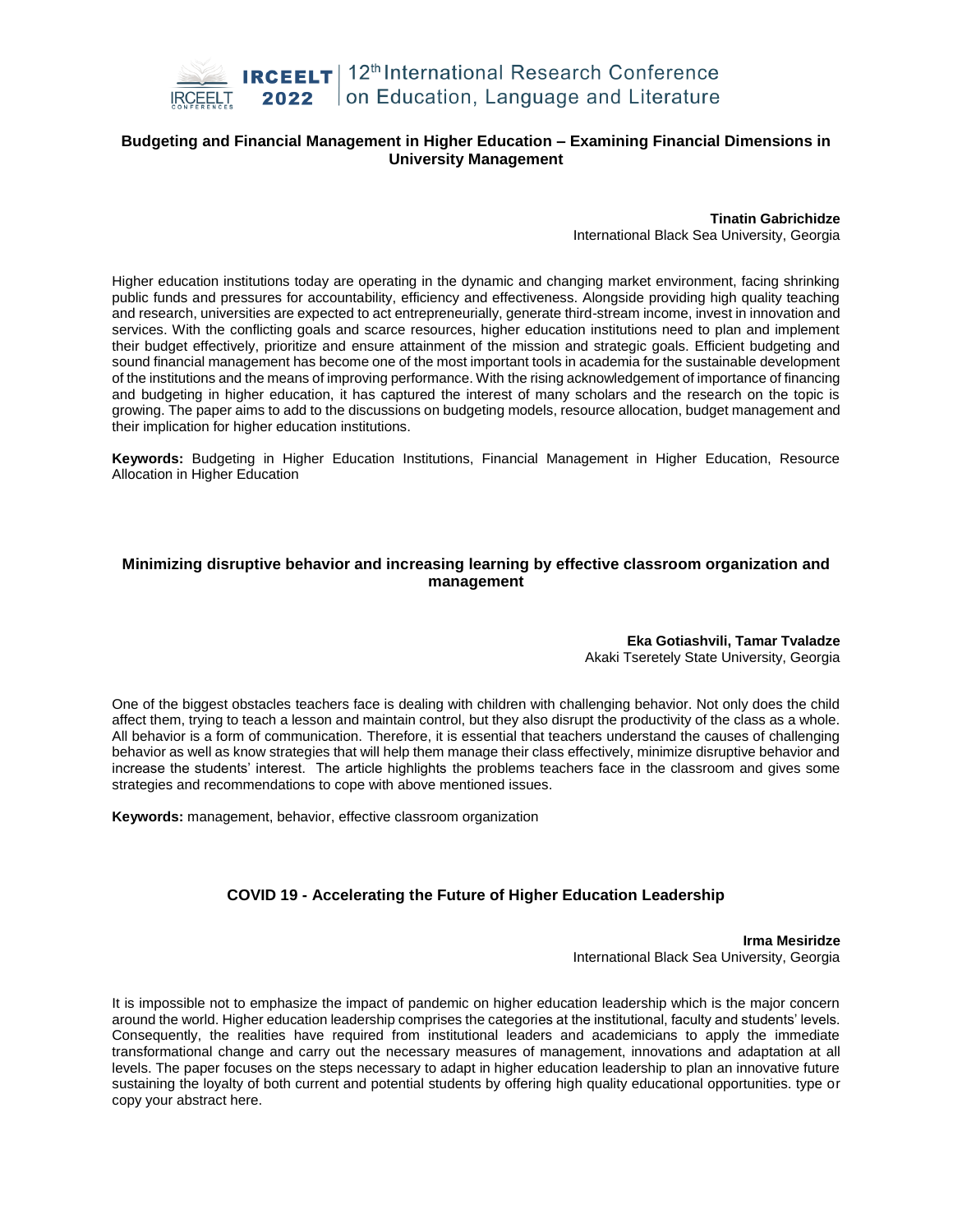

**Keywords:** pandemic, higher education leadership, remote environment, technologies in education, adaptation, innovation.

#### **Effects of technology innovations in education.**

#### **Salome Asatian Nino Akhaladze**  LTD School N1, Georgia

"A tool is just an opportunity with a handle" (Kevin Kelly). In the field of education, school leaders are always striving to improve their practices, the quality of their educational programs, and the total school program in general. These improvements are geared towards student success, whether it be through accountability measures like high-stakes testing or general programs that contribute to the overall wellbeing of students. By definition, innovation means the "action or process of innovating, through a new method, idea, or product." Innovation is a term used overzealously in the business and industry world and has recently made its rounds in educational jargon. As the great philosopher Plato stated, "necessity is the mother of invention." And we faced this necessity in 2020 when the whole world locked down and any kind of businesses including education system had to adapt to new challenge of "Digital World". So being involved in this field, using technology in our everyday teaching-learning process became an inseparable part of our lives. Face-to face activities should be modified with online resources and without technological skills the teachers and students won't be able to create the classroom environment where teaching-learning process is enjoyable, motivating and what's more result-oriented. Innovative practices in education involve how we use technology and harness its power. Our topic is worth discussing as it is paving the way to the students to build up 21st century skills and get educated in the environment where collaboration, creativity, intelligence, originality and quality are truly valuable that leads to successful, inclusive and sustainable schools. According to our teaching techniques and practices we will present good examples of technological effects on education through project based learning.

**Keywords**: technology, innovations, project-based learning, IT tools;

## **International Students' Satisfaction at Georgian Higher Education Institutions**

**Ekaterine Kvantaliani** Education Management, Georgia

International student mobility is assumed as an important indicator for the degree of internationalization of higher education institutions. Globally ranked universities do aspire to provide meaningful international experiences and offer various student services to make international students' campus and university life memorable. Each university management clearly realizes that international students are key drivers for the future enrollments. They spread the name of the university across the world, opening it up for increased revenues, diversity, and windows of success. Thus, international students' satisfaction is essential for the university's leadership and management. The study tried to identify international students' overall satisfaction at five Georgian higher education institutions. What measures university management applied to attract and retain them, how they are supported at pre and during study period and whether their expectations have been proved or not. As a consequence, quantitative research was delivered to the specific group of (international) students at five higher education institutions in Georgia. The study revealed, external factors such as safety of the country, low terrorism and criminal rate, not high tuition fee and cost of living or flying, closeness to Europe makes the small country in the Caucasian Region attractive for the international students. On the other hand, internal factors like western-styled higher education model, quality of education and qualified academic staff increases competitiveness between universities locally and internationally. As for the weaknesses, oversea students named lack of scholarship opportunities and temporary jobs possibilities during the study period. Please type or copy your abstract here.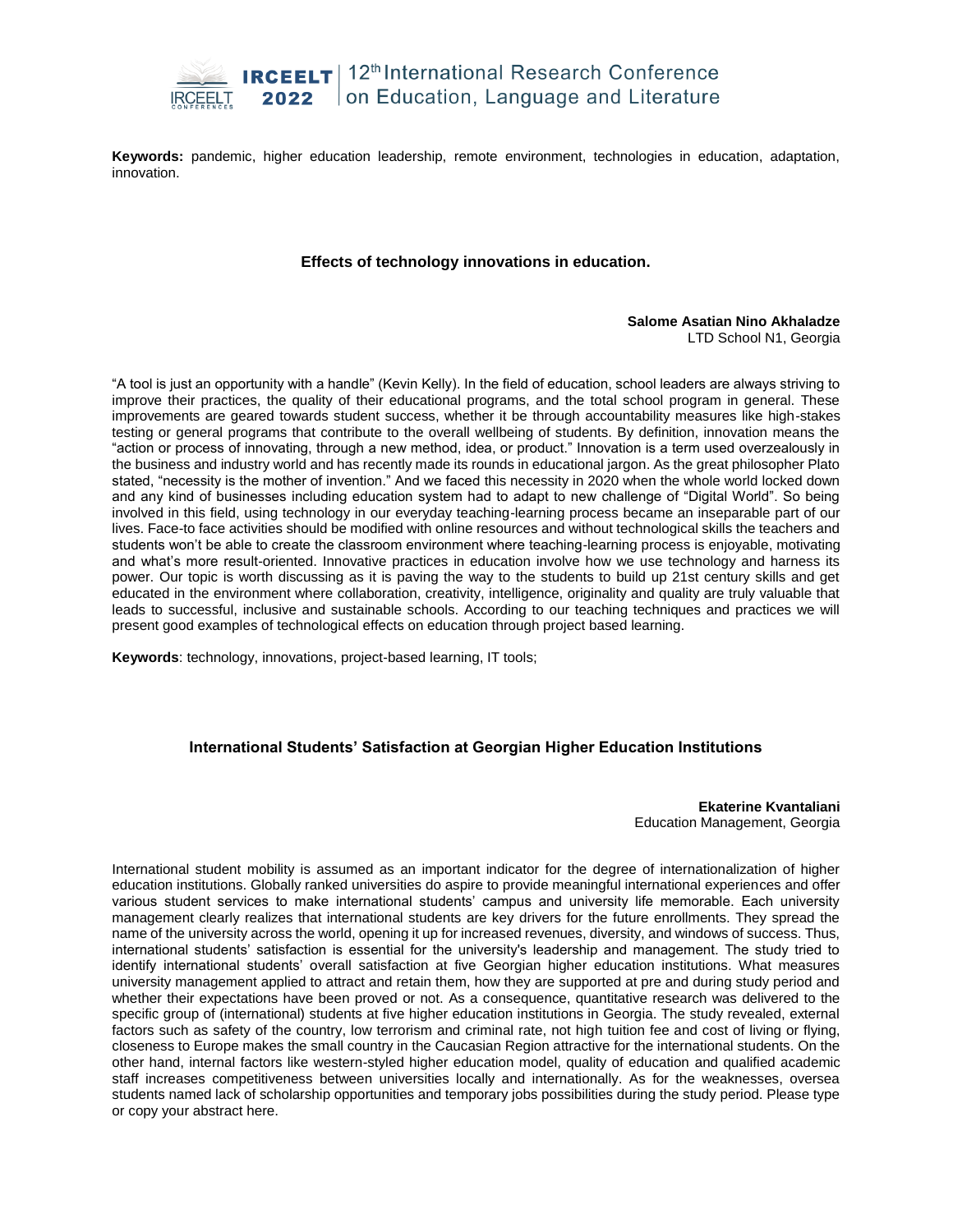

**Keywords**: International students, international students satisfaction, higher education institution

#### **The Technical Side of Distance Education and its Management**

#### **Irakli Bochorishvili, Qetecvan Kveselava, Nino Lomsadze, Nino Bochorishvili** Georgian Technical University, Georgia

This article covers some specific problems connected with the technical side of education and its management and it also deals with the discussion of significant issues that universities have to consider, such as how to assist students without reliable internet access or technology to participate in digital learning, their monitoring, and also the aspect of the didactic and course delivery in the process of distance education. Distance education during the COVID-19 pandemic has interrupted synchronous learning for many students and teachers and nowadays it is the main direction in modern education, as it allows students to study wherever and whenever it is convenient — there are no regular classes to attend, and all the information you need is delivered online, yet, we still are not aware of the lasting impacts of distance learning, whether it offers the same value as learning in a classroom or not.

**Keywords:** Distance education, digital learning, monitoring, technology, management

#### **Moving from classroom study to online format. Challenges for top management during the crisis and search for a solution.**

**Shorena Gogiashvili** Sulkhan-Saba Orbenliani University, Georgia

An unprecedented crisis in all areas was caused by the coronavirus disease (COVID-19) pandemic. Education was no exception. Emergency has led to the massive closure of face-to-face activities of educational institutions in more than 190 countries in order to prevent the spread of the virus and mitigate its impact. Top management of HEIs faced huge difficulties to switch the system from classroom study to online format that also impact on the quality of education. Countries around the world have adopted in response to the crisis are related to the suspension of face-to-face classes at all levels, which has given rise to three main areas of action: the deployment of distance learning modalities through a variety of formats and platforms; the support and mobilization of education personnel and communities; and concern for the health and overall well-being of students.

**Keywords:** Key words: online format, HEIs, pandemic, impact

## **Please type Importance of Integrating PBL into the EFL curriculum during Covid-19 Pandemic and Beyond**

**Tamari Dolidze**  Batumi State Maritime Academy, Georgia **Natela Doghonadze** International Black Sea University, Georgia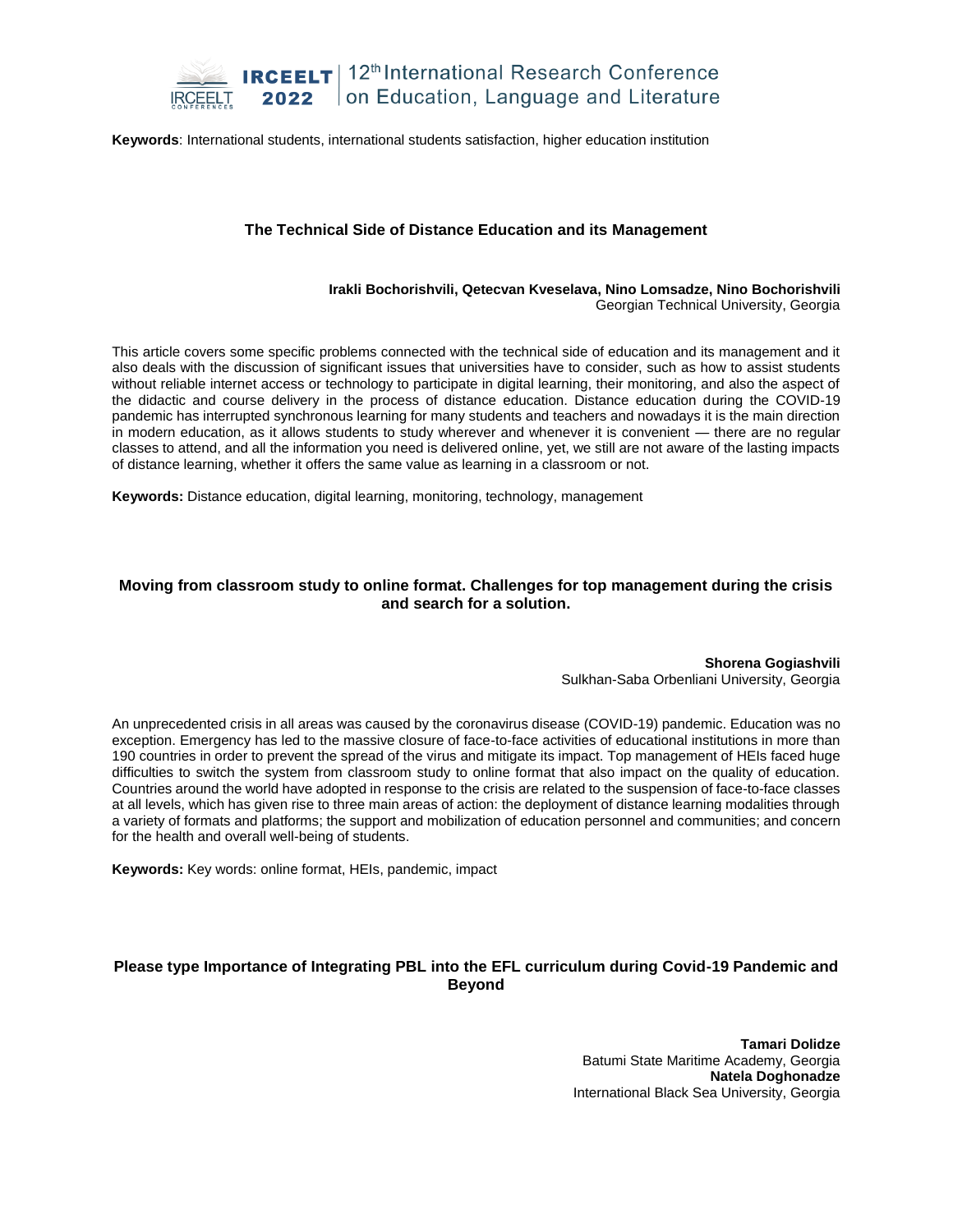**IRCEELT** | 12<sup>th</sup> International Research Conference

on Education, Language and Literature 2022

#### **Natia Vasadze**

Batumi State Maritime Academy, Georgia

We have all witnessed an unprecedented change in teaching methods and strategies resulting from the Covid-19 pandemic all around the world. Pandemic forced us, EFL educators, to get adapted to our new learning reality, diversify our classes with the activities based on various learning styles and at the same time modify our already existing curriculum with new approaches and strategies, e.g., Project Based Learning. Project Based Learning has become a particularly added-valued element to EFL curriculum due to its nature of boosting learner autonomy. In view of the fact that this student-centered activity is characterized by students' engagement, participation and accomplishment in the project based tasks, it evidently encouraged EFL learners to focus on real-world tasks through developing the so-called 21st century skills - critical thinking, creativity, collaboration and communication in tandem with research and analytical skills so much needed during the Covid-19 Pandemic and beyond. Therefore, the presented paper will demonstrate the importance of Integrating PBL into EFL curriculum during Covid-19 Pandemic and beyond on the basis of a qualitative study conducted among EFL educators in Georgia and abroad to illustrate the necessary changes.

**Keywords:** EFL curriculum; PBL; critical thinking; creativity; collaboration; communication

## **On-line Education Prospects After COVID-19**

**Lela Abdushelishvili** International Black Sea University, Georgia

COVID-19 pandemic has forced educational institutions engage in online learning. This is a moment of change and a time to reimagine how education could be delivered. The COVID-19 pandemic is also likely to have a lasting effect on lesson design. The constraints of the pandemic provided an opportunity for educators to consider new strategies of teaching. This experience made us, educators, reconsider strategies that best facilitate learning given the ups and downs of online setting. To be more specific, providing a whole variety of teaching and learning activities in order to somehow alleviate the burden of sitting lengthy Zoom sessions and considering psychological principles of how humans learn. We had to adapt quickly and efficiently and facilitate communication between instructors and students as well as manage administration of online learning. All this led us to a clear route for the next generation of adopters of online education. Before the pandemic, the primary purpose of distance and online education was providing access to instruction for those otherwise unable to participate in a traditional, place-based academic program. Now we discovered that flexibility and learning possibilities that have emerged opened up a whole range of opportunities for us, educators and made it a useful journey. It proved to be flexible, interactive, self-paced and entertaining. For universities it was a wake-up call to carry out digital transformation of their educational activities. So, we made the best use of the opportunity offered by the crisis and we did it. Besides, this experience has shown us that studying remotely is not as boring and useless as it was regarded. The conclusion is that the longer the pandemic lasts, the more likely online learning becomes an acceptable mode of teaching and learning. Thus, after COVID-19 online education will remain an even more powerful tool for institutions to ensure non-stop educational process and refine their programs to fit all types of study designs and context.

**Keywords:** On-line Education, COVID-19, online learning, Zoom sessions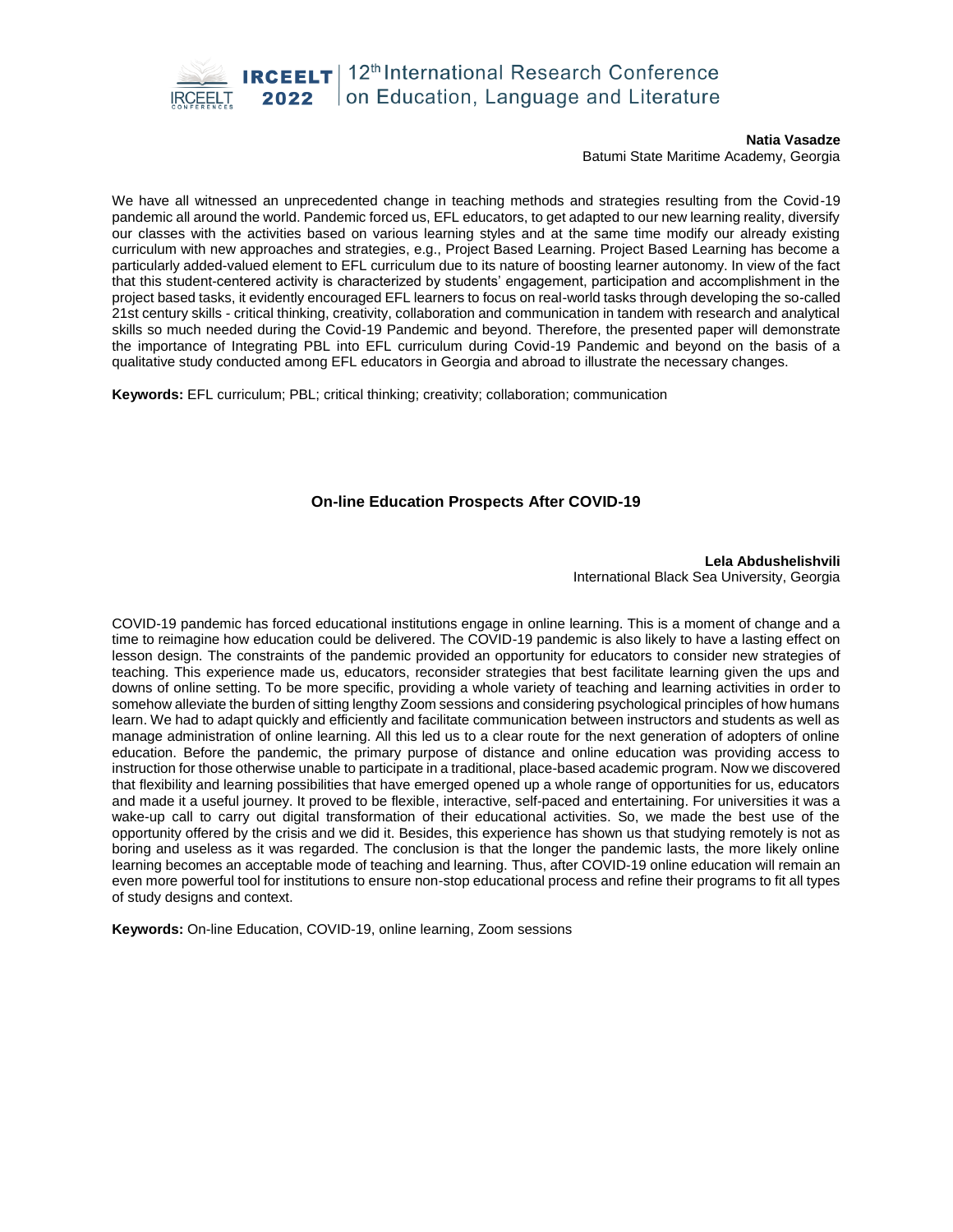

#### **Reflective Listening's positive influence on Learning Process**

**Nino Zaalishvili**  PhD Candidate in Education Sciences, Georgia

Students face difficulties listening to the lecturers or each other at the lectures. The problem has many branches – not recognizing the message, getting ready to respond quickly, thinking about what to reply and not listening to the information till the end. There are several interesting techniques how to improve listening effectively. One of them is - Reflective listening, which is a communication skill, and by it, students are able to progress in listening and avoid conflicts. Reflective listening increases the listener's understanding of other people and helps to clarify their thoughts and avoid the temptation to respond from their own frame of reference. By developing the skill, students will benefit from progress in listening to the lectures and respond with empathy and not with indifference or false concern.

**Keywords**: Reflective Listening; Lectures; Students; Lecturers; Communication

#### **Can Emotional Intelligence Act as a Weapon (Warrior) Against Bullying?**

**Nino Jikia** International Black Sea University, Georgia

Emotions are important, and they are critical in school. Learning, making wise judgments, and forming connections will be challenging for a worried, jealous, discouraged, or alienated youngster. Bullying, a significant public health problem in schools, is also founded on emotions. Bullying is a horrible experience for any child. It can take many different forms, such as physical aggression, verbal abuse, and social isolation, all of which are caused by a lack of emotional awareness and control. Bullying in schools may be at an all-time high. Bullying is a recurrent, purposely aggressive behavior pattern, including a power imbalance, which most educators are likely familiar with. Many individuals also recognize that, while bullying has been since the beginning of time, it is not a rite of passage. This paper aims to analyze different literature and compare various researchers' findings on the impact of Emotional Intelligence on the bullying rate among students. The article will also try to make some recommendations for further research and how to reduce the rate of bullying in schools.

**Keywords**: Emotional Intelligence, bullying, school

#### **Teaching Civic Education with the Flipped Classroom and Case Study Methods at the Postsecondary Level: Challenges and Advantages**

**Nino Maisuradze** CTEL-ITT, Georgia

After the breakup of the Soviet Union, Georgia adopted democratic ruling system. Amongst the others, educational system's transition to democracy has been extremely challenging for a post-soviet Georgia, since the society had neither sound understanding of democracy nor democratic values. To strengthen democracy, a new subject civic education was added to the national curriculum in 2006. Content of civic education is well-structured from the theoretical standpoint. However, the student-centered teaching strategies are rarely used in everyday teaching process. The paper is an attempt to identify the main challenges and advantages of teaching civic education with the flipping classroom and case study methods at post-secondary level of Georgian schools by analyzing Tbilisi No.151 Public School case.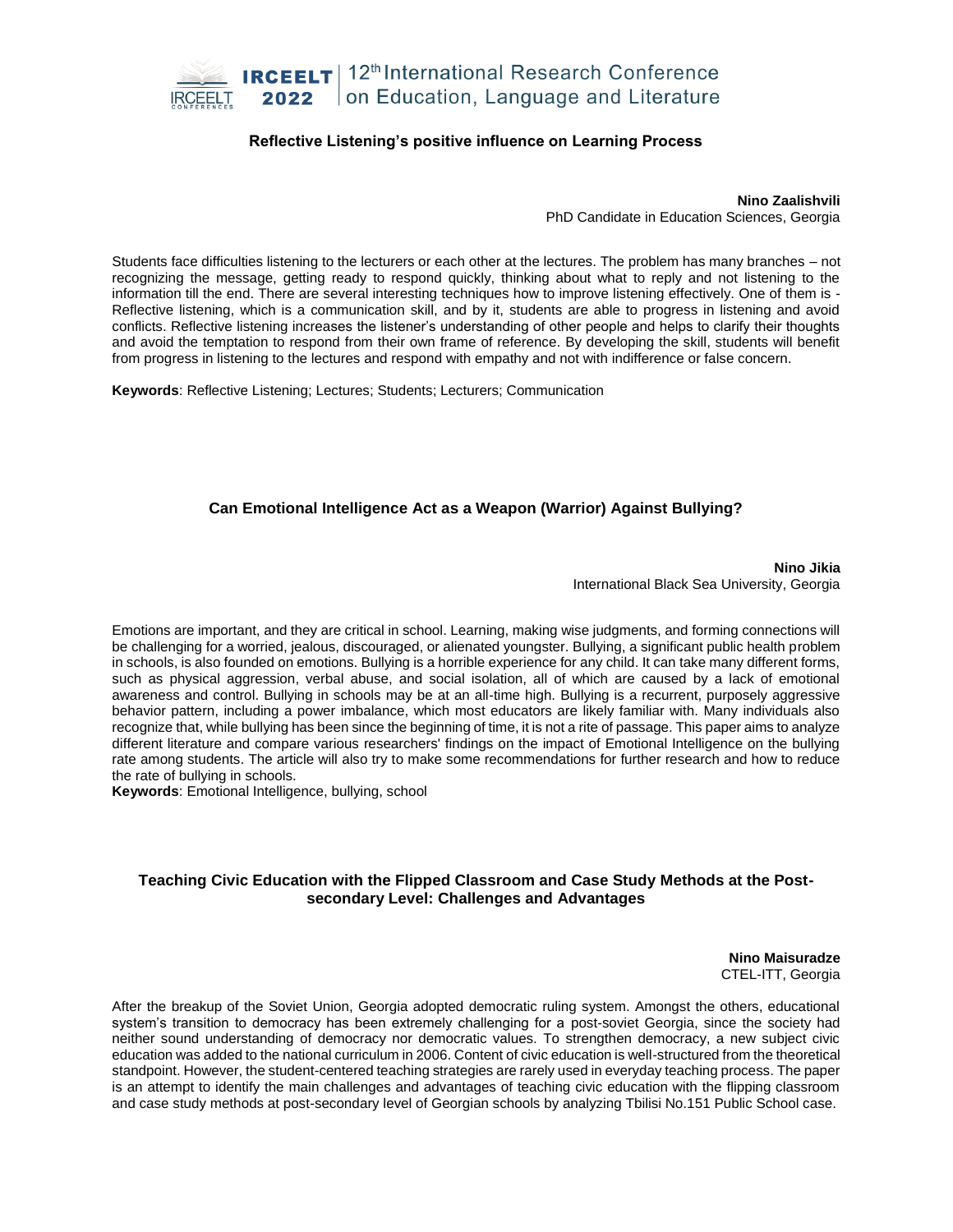

**Keywords:** Democracy, Civic Education, Student-Centered Teaching Strategy, Flipping Classroom, Case Study

## **An Ikigai Journey in Establishing Lifelong Learning in Educational Institutions**

**Elif Erguvan** International Black Sea University, Georgia

Lifelong learning and ikigai are two significant terms which facilitate the persistence of education and promote lifelong development. Considering the education and its power in altering the society as well as contributing to societal and individual development; investigating the relationship between the two concepts and education grew to be of vital importance. Being a Japanese concept, Ikigai provides individuals with the opportunity of understanding oneself and questioning the goals and competencies that they possess. After conducting an analysis, an individual is encouraged to complete the ikigai journey by contemplating on the ways to best benefit the society. This paper aims at analyzing correlation between Lifelong Learning and Ikigai in establishing the concepts in educational institutions in the light of the research and studies conducted on this field. This article will also serve as the basis for further research to be carried out on the ways to implement Lifelong Learning development in educational organizations.

**Keywords**: lifelong learning; ikigai; educational institutions

## **Adopting Problem Based Learning (PBL) in Different Disciplines**

## **Natia Bendeliani**

Ph.D student at Eötvös Loránd University, Georgia

What can higher education institutions do to prepare students for lifelong learning in the undergraduate years? Considered many effective teaching practices, in recent decades great attention has been paid to Problem Based Learning (PBL), which addresses accomplishing the following goals:1) Structuring knowledge for use in a working context; 2) Developing effective reasoning processes - such processes refer to developing problems solving, decision making, hypothesizing skills, etc.; 3) Developing self-directed learning skills; 4) and most importantly, increased motivation for learning (Biggs, Tang, 2011). PBL has been successfully adopted across many universities as a standalone or curriculum-based model, however, very limited attention has been made to analysing the successful outcomes of this learning approach in social sciences or education curricula. Therefore, my work intends to provide a review of the best practice of PBL beyond the medical field in which it was developed initially.

**Keywords:** PBL, problem-based learning, problem-solving, curriculum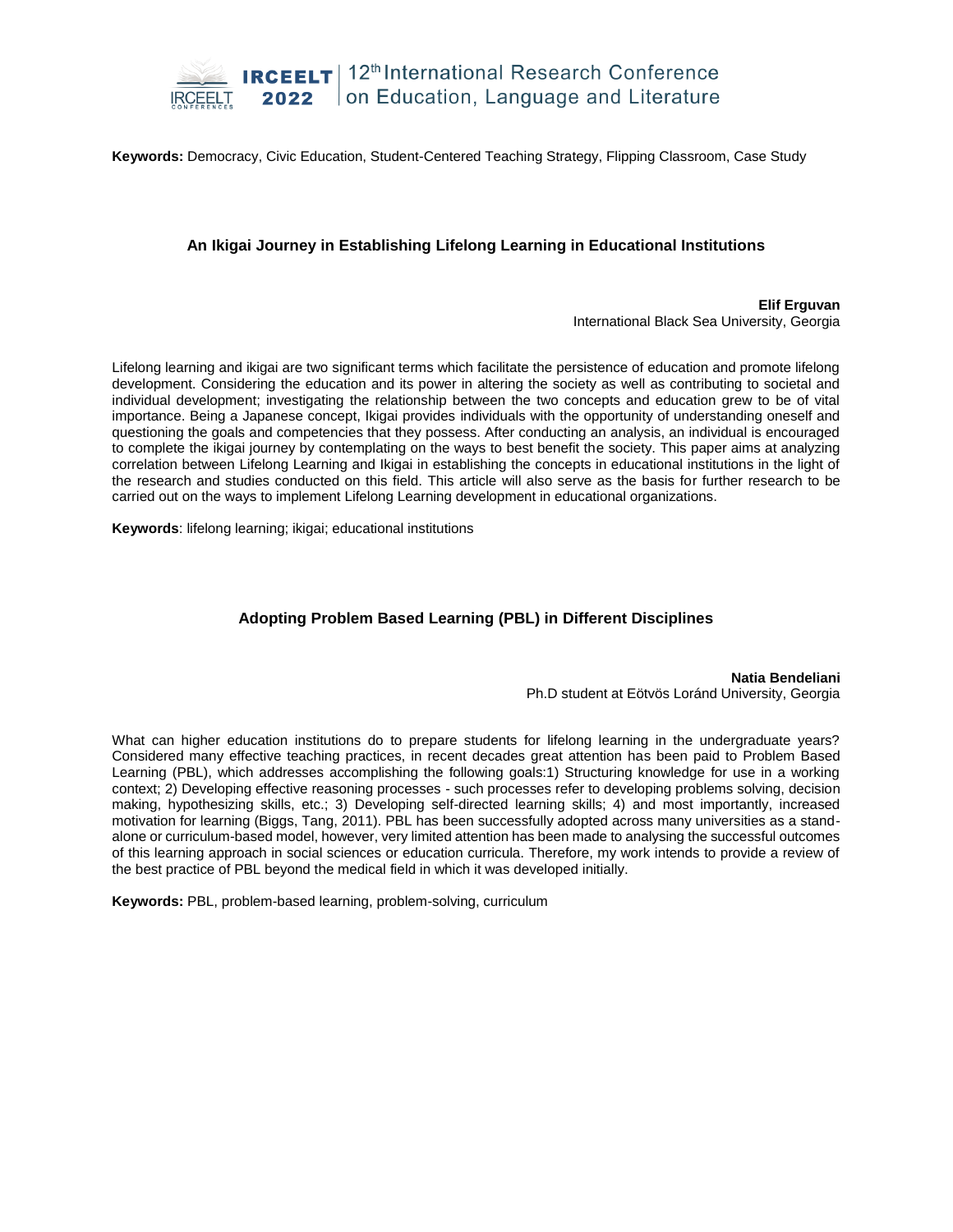

#### **Education Problems as a main challenge of our Planet**

**Nika Chitadze** International Blcak Sea University, Georgia

It can be assumed, that one of the reasons for the weakness of democratic institutions and the tendency to violence is the educational factor. Despite advances in education over the past few decades, more than 115 million children at the beginning of the 21st century - almost 56% of whom were girls in the developing countries - had no access to primary education, and many have been forced to drop out of poverty due to family or social pressures. Despite international efforts to increase literacy, 862 million adults (two-thirds of whom were women) became illiterate at the beginning of the 21st century. So, it is not accidental that one of the main indicators of the development of this or that country is the level of education of the population, along with such important components of the field as GDP per capita and average life expectancy, etc. Therefore, within the Human Development Index of the state, determining the level of education is one of the most important components.

**Keywords:** Education, illiteracy, globalization, Human Development Index

## **Impact of the Covid-19 Pandemic on the Learning Process**

**Natali Amiranashvili** International Black Sea University, Georgia

The present research discusses how the Coronavirus outbreak has caused several gaps in the education sector. The study's primary aim was to determine the impacts of the Covid-19 Pandemic on schools and education in general, especially on primary school children. Measures to contain COVID-19 prompted the abrupt closing of schools worldwide, making millions of learners go away from school during the schooling period. An in-depth global understanding was necessary to apprehend the pandemic crisis and open a way forward. This research aimed to provide the entire world with a view of the whole situation and potential donors with sound, objective data to help them select priorities. Structured questionnaires will be used to collect data. To achieve this, two hundred people from students, parents, teachers, and policymakers were sampled from various countries. Data collected will be examined using Regression with the help of STATA software. Graphs and tables were also used for illustration. Comments often follow graphs and tables to ease their interpretation and offer clues about the possible meaning of the findings. The present report provides data on several aspects that should be carefully considered when planning interventions to facilitate the education system in primary schools. The consequences of COVID-19 on schoolchildren will therefore be analyzed.

**Keywords:** Online learning, COVID-19, Contamination, Zoom, Opportunities, Challenge, Teachers, quarantine.

## **Digitizing Printed Resources - from Text to Apps**

**Mariam Zakariashvili** Tbilisi State University, Georgia

This article deals with the digitization process of printed books, manuscripts and graphic images. Digitization is often necessary as processing unique printed materials, manuscripts or even pictures that were created or published years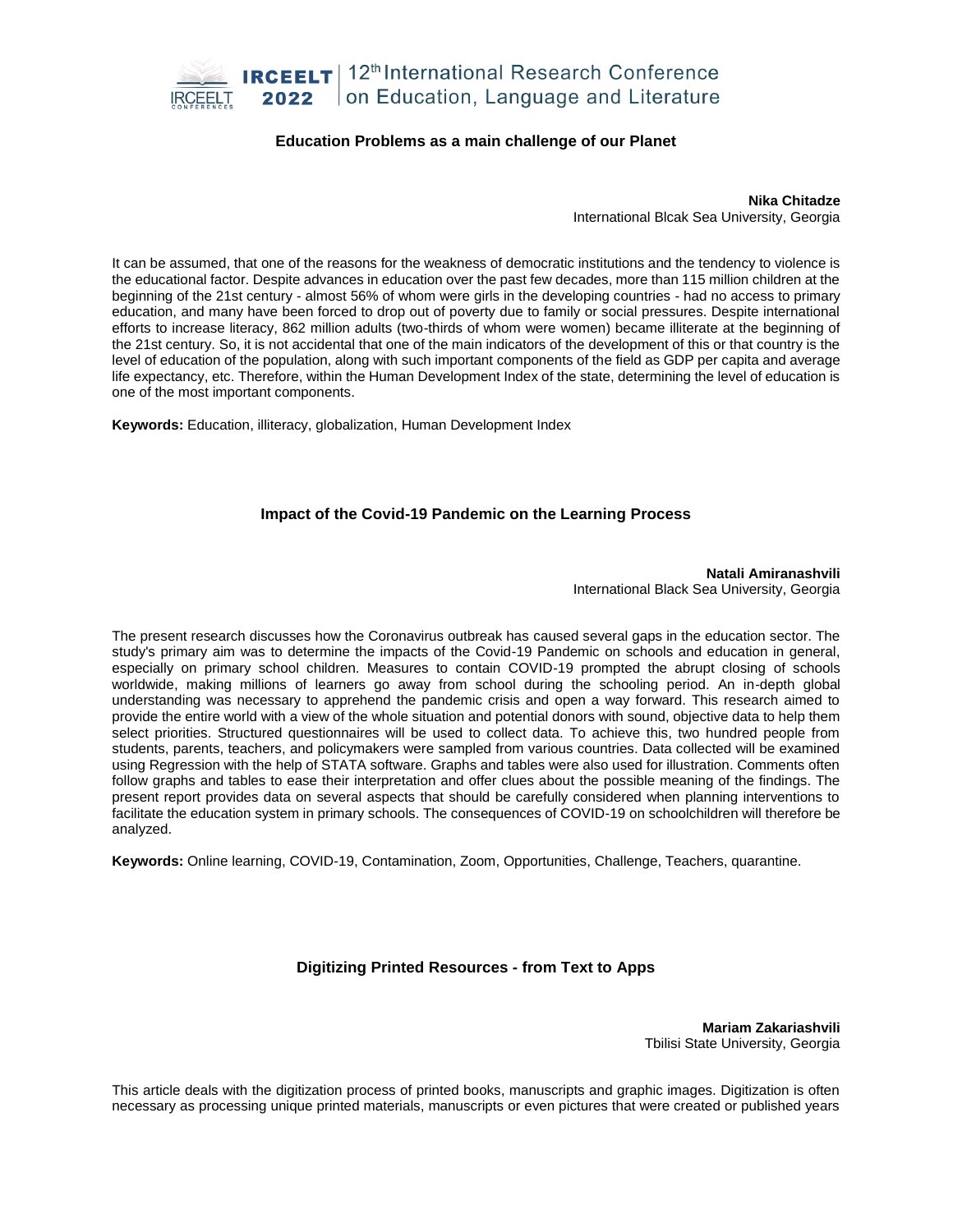

ago or typing texts on the computer requires quite a lot of time and energy. Preserving original and unique characteristics of such materials is often essential. Digitization procedures that are based on the use of modern applications are described in sequence in this work, namely: • Scanning (any tools that can transform printed images into graphic ones); • Processing scanned images (Scantailor); • Binding processed images (Adobe Acrobat Pro); • Transforming bound books into interactive format (Calameo.com); • Placing the link of the complete product (bound book) and ensuring accessibility for the customers (on author's blog - Blogger.com) The work provides corresponding explanations for each direction and links for tutorial videos that will assist readers in the process of creating interactive e-books, and transforming manuscripts, texts and graphic images to applications.

**Keywords:** Transformation; Scanning; Scantailor; Adobe Acrobat Pro; Calameo.com; Blogger.com

#### **Traditional and Innovative Approaches in Academic Staff Motivation in European And American Universities**

#### **Irina Bakhtadze, Mariam Kuchava** International Black Sea University, Georgia

The presented article provides some illustrative materials on the traditional and innovative approaches of staff motivation in European and American universities. In today's contemporary environment, which is highly competitive, higher education institutions strive to be successful, achieve and maintain level of excellence in performance. Enhancing academic and administrative staff motivation is an essential aspect of university management because good performance can be accomplished through highly qualified and motivated staff. Nowadays, educational institutions that are development-oriented both in research and teaching, need powerful team of lecturers and professors who are ready to update their knowledge and teaching methodology. The most essential strategy in reaching the success of the organization is motivating employees and encouraging them to put more effort in teaching and scientific work in order to enhance individual and organizational performance. For this reason, it is crucially important to encourage and support the academic staff professional development applying some innovative approaches along with some traditional and already proven ones. The present review study concludes that staff motivation is a major tool for keeping and enhancing their professional knowledge, also teaching and research skills to achieve high performance.

**Keywords:** Staff Motivation, Professional and Career Development, Motivation and Scientific work; European and American Universities.

## **Educational System of Georgia and its Modern Approaches**

#### **Marine Khubua, Maia Aghaia** Sokhumi State University, Georgia

The education system around the world is facing serious challenges. It should be noted that globalization has transformed the world in every field and the process of globalization has challenged the quality of educational system. It enhances the ability of students to gain, assimilate, and utilize new knowledge. It's an obvious fact that education is a background of global stability and global education interconnects teaching approaches, strategies, and methods. Globalization increases the demand for university education and thus it encourages young people to prepare well for their successful future. In the world the aspiration for education has reached an unprecedented scale and accordingly new forms of educational services such as e-learning and English educational programs have appeared. The method of e-learning was not new in many universities of different countries but our country had no previous experience of using it. But due to pandemic and new challenges the situation has changed in this regard. Our article underlines the key role of educational system in the development of the country. The very article proves that the level and quality of education determines success, progress, and advancements of the society. Our country tries to manage to keep its